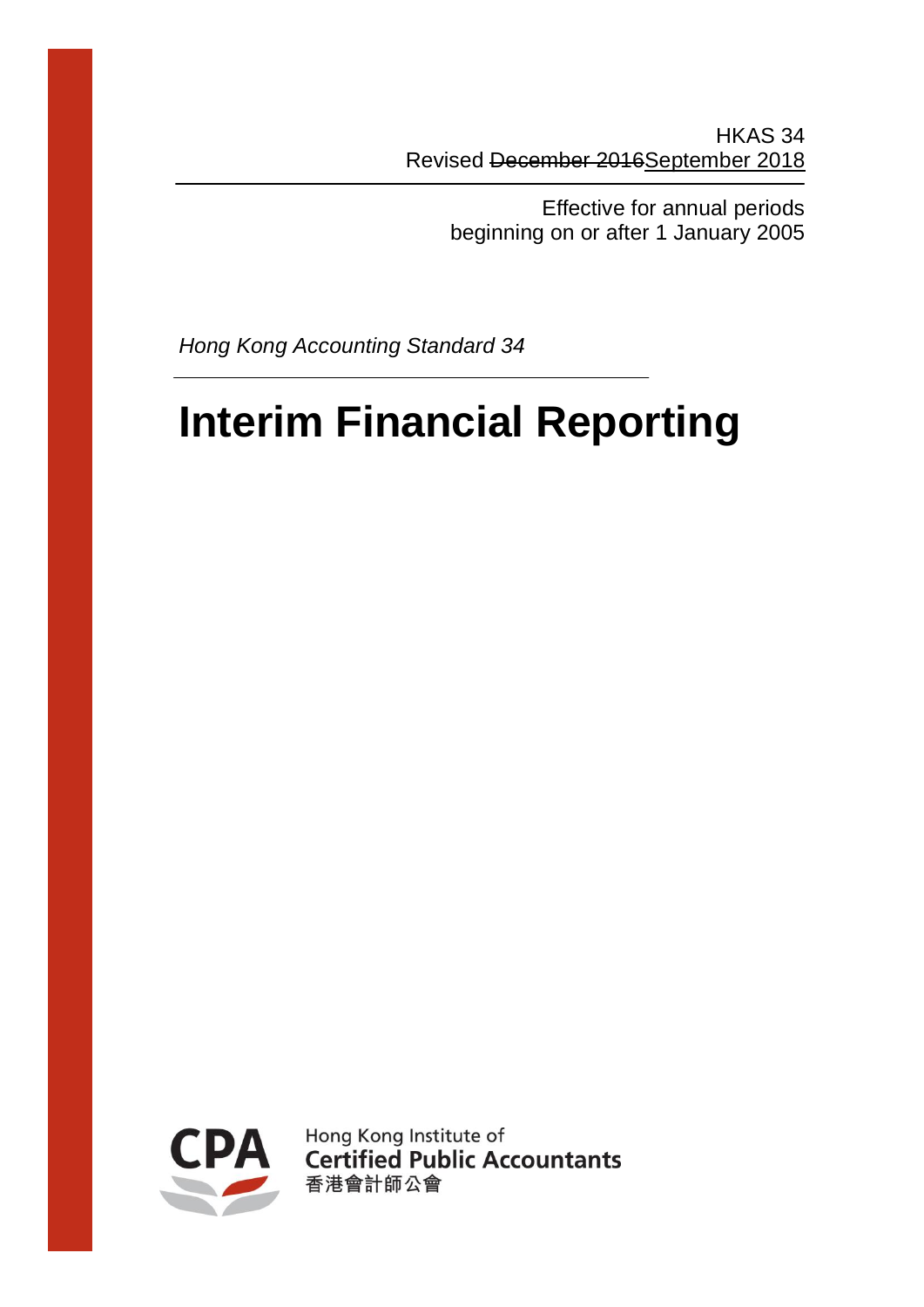#### **COPYRIGHT**

#### © Copyright 2018 Hong Kong Institute of Certified Public Accountants

This Hong Kong Financial Reporting Standard contains IFRS Foundation copyright material. Reproduction within Hong Kong in unaltered form (retaining this notice) is permitted for personal and non-commercial use subject to the inclusion of an acknowledgment of the source. Requests and inquiries concerning reproduction and rights for commercial purposes within Hong Kong should be addressed to the Director, Finance and Operation, Hong Kong Institute of Certified Public Accountants, 37/F., Wu Chung House, 213 Queen's Road East, Wanchai, Hong Kong.

All rights in this material outside of Hong Kong are reserved by IFRS Foundation. Reproduction of Hong Kong Financial Reporting Standards outside of Hong Kong in unaltered form (retaining this notice) is permitted for personal and non-commercial use only. Further information and requests for authorisation to reproduce for commercial purposes outside Hong Kong should be addressed to the IFRS Foundation at www.ifrs.org.

Further details of the copyright notice form IFRS Foundation is available at <http://app1.hkicpa.org.hk/ebook/copyright-notice.pdf>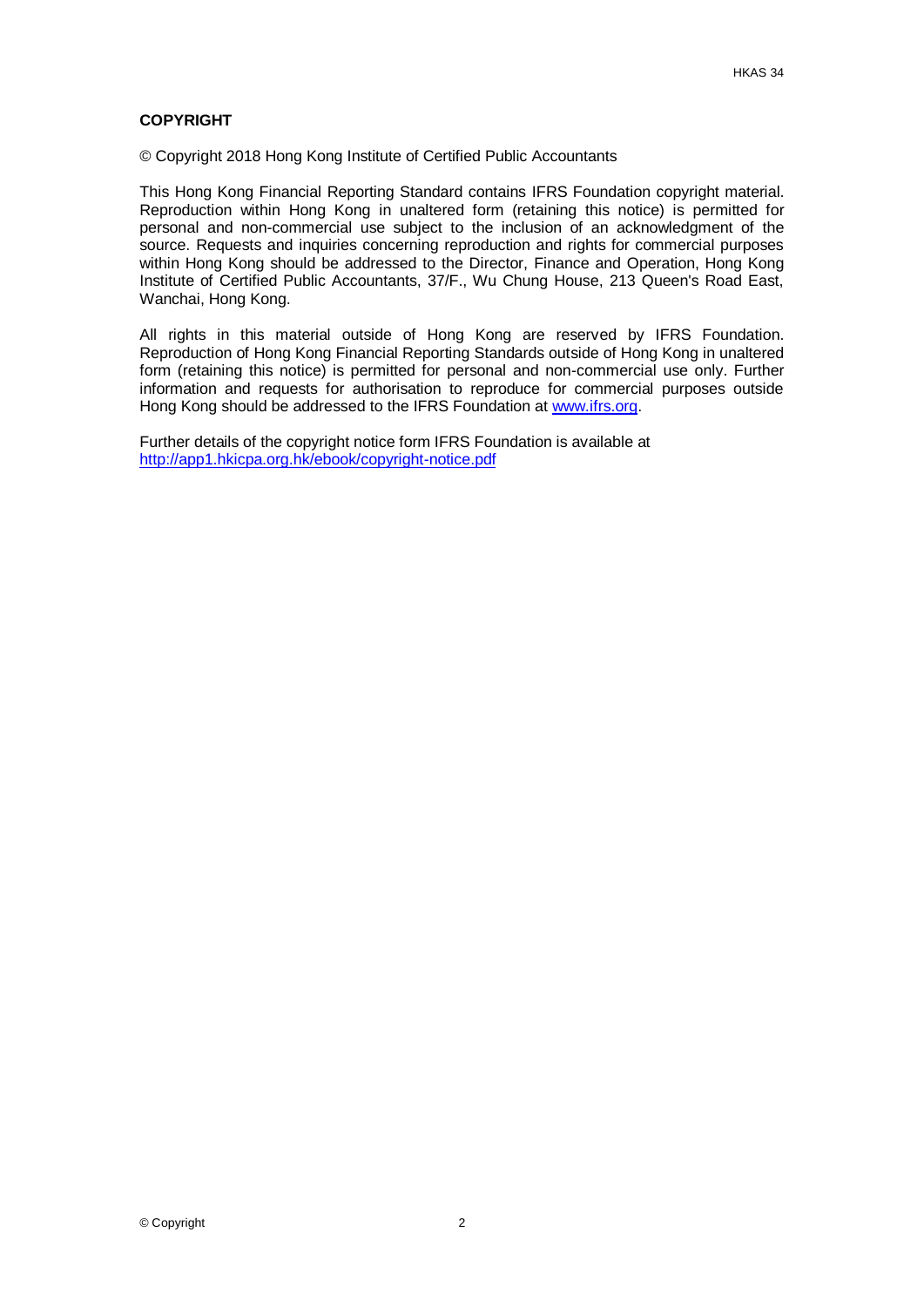# CONTENTS

|                                                                               | from paragraph  |
|-------------------------------------------------------------------------------|-----------------|
| <b>INTRODUCTION</b>                                                           | IN <sub>1</sub> |
| <b>HONG KONG ACCOUNTING STANDARD 34</b><br><b>INTERIM FINANCIAL REPORTING</b> |                 |
| <b>OBJECTIVE</b>                                                              |                 |
| <b>SCOPE</b>                                                                  | 1               |
| <b>DEFINITIONS</b>                                                            | 4               |
| <b>CONTENT OF AN INTERIM FINANCIAL REPORT</b>                                 | 5               |
| Minimum components of an interim financial report                             | 8               |
| Form and content of interim financial statements                              | 9               |
| <b>Significant events and transactions</b>                                    | 15              |
| <b>Other disclosures</b>                                                      | 16A             |
| Disclosure of compliance with HKFRSs                                          | 19              |
| Periods for which interim financial statements are required to be presented   | 20              |
| <b>Materiality</b>                                                            | 23              |
| DISCLOSURE IN ANNUAL FINANCIAL STATEMENTS                                     | 26              |
| <b>RECOGNITION AND MEASUREMENT</b>                                            | 28              |
| Same accounting policies as annual                                            | 28              |
| Revenues received seasonally, cyclically, or occasionally                     | 37              |
| Costs incurred unevenly during the financial year                             | 39              |
| Applying the recognition and measurement principles                           | 40              |
| Use of estimates                                                              | 41              |
| <b>RESTATEMENT OF PREVIOUSLY REPORTED INTERIM PERIODS</b>                     | 43              |
| <b>WITHDRAWAL OF SSAP 25</b>                                                  | 45 A            |
| <b>EFFECTIVE DATE</b>                                                         | 46              |
| <b>BASIS FOR CONCLUSIONS</b>                                                  |                 |
| <b>ILLUSTRATIVE EXAMPLES</b>                                                  |                 |
| A Illustration of periods required to be presented                            |                 |
| B Examples of applying the recognition and measurement principles             |                 |

**C Examples of the use of estimates**

#### **APPENDIX**

**Comparison with International Accounting Standards**

Hong Kong Accounting Standard 34 *Interim Financial Reporting*  (HKAS 34) is set out in paragraphs 1-5457. All the paragraphs have equal authority. HKAS 34 should be read in the context of its objective and the Basis for Conclusions, the *Preface to Hong Kong Financial Reporting Standards* and the *Conceptual Framework for Financial Reporting* . HKAS 8 *Accounting Policies, Changes in Accounting Estimates and Errors* provides a basis for selecting and applying accounting policies in the absence of explicit guidance.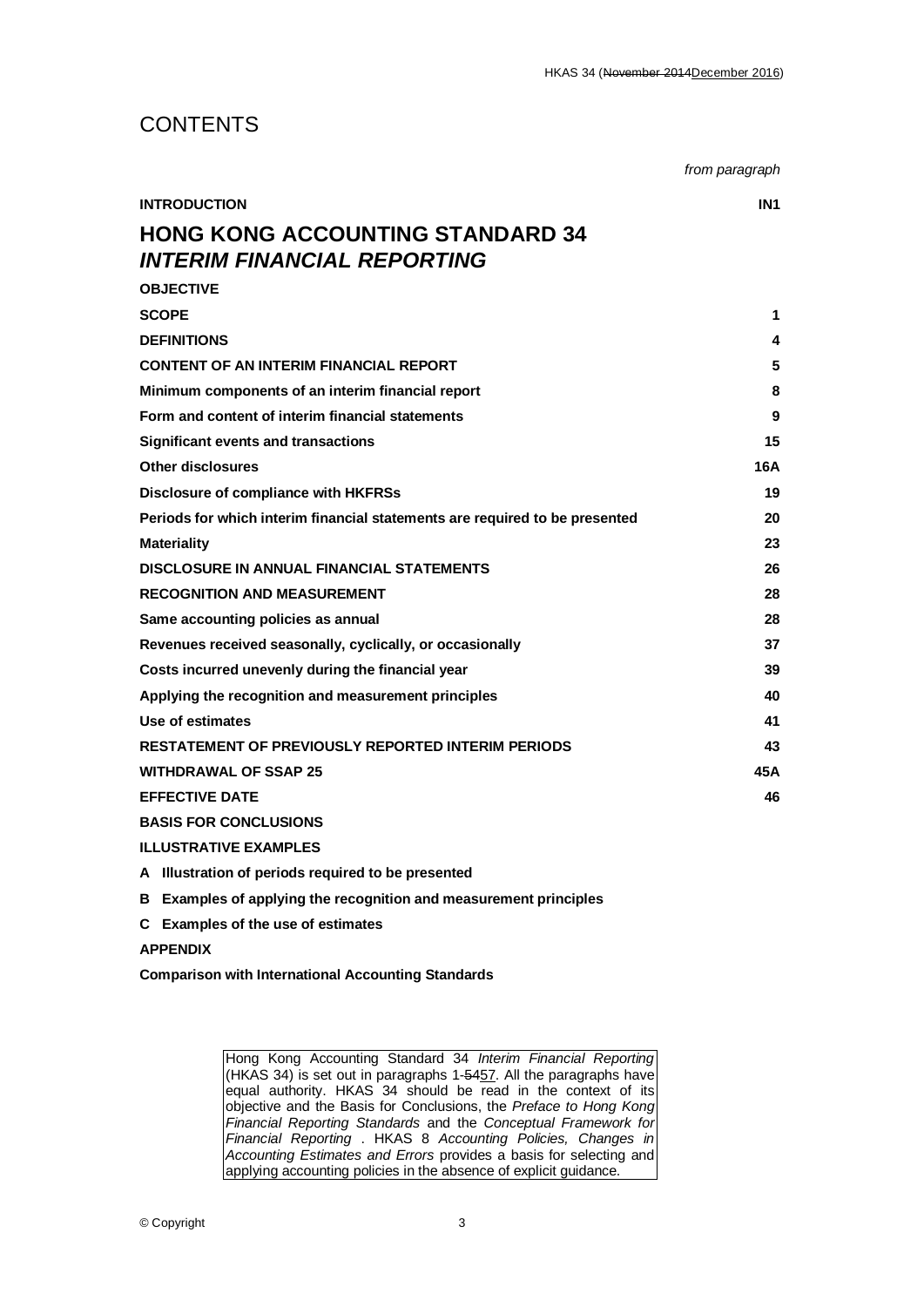## **Introduction**

- IN1 This Standard (HKAS 34) addresses interim financial reporting. HKAS 34 is effective for accounting periods beginning on or after 1 January 2005.
- IN2 An interim financial report is a financial report that contains either a complete or condensed set of financial statements for a period shorter than an entity's full financial year.
- IN3 This Standard does not mandate which entities should publish interim financial reports, how frequently, or how soon after the end of an interim period. This Standard applies if a company is required or elects to publish an interim financial report in accordance with Standards.
- IN4 This Standard:
	- (a) defines the minimum content of an interim financial report, including disclosures; and
	- (b) identifies the accounting recognition and measurement principles that should be applied in an interim financial report.
- IN5 The minimum content of an interim financial report is a condensed statement of financial position, a condensed statement or statements of profit or loss and other comprehensive income, a condensed statement of cash flows, a condensed statement of changes in equity, and selected explanatory notes. If an entity presents the components items of profit or loss in a separate income statement as described in paragraph 81-10A of HKAS 1 Presentation of *Financial Statements* (as revised amended in 20072011), it presents interim condensed information from that separate statement.
- IN6 On the presumption that anyone who reads an entity's interim report will also have access to its most recent annual report, virtually none of the notes to the annual financial statements are repeated or updated in the interim report. Instead, the interim notes include primarily an explanation of the events and changes that are significant to an understanding of the changes in financial position and performance of the entity since the end of the last annual reporting period.
- IN7 An entity should apply the same accounting policies in its interim financial report as are applied in its annual financial statements, except for accounting policy changes made after the date of the most recent annual financial statements that are to be reflected in the next annual financial statements. The frequency of an entity's reporting—annual, half-yearly, or quarterly—should not affect the measurement of its annual results. To achieve that objective, measurements for interim reporting purposes are made on a year-to-date basis.
- IN8 An appendix to this Part B of the illustrative examples accompanying the Standard provides guidance for applying the basic recognition and measurement principles at interim dates to various types of asset, liability, income, and expense. Income tax expense for an interim period is based on an estimated average annual effective income tax rate, consistent with the annual assessment of taxes.
- IN9 In deciding how to recognise, classify, or disclose an item for interim financial reporting purposes, materiality is to be assessed in relation to the interim period financial data, not forecast annual data.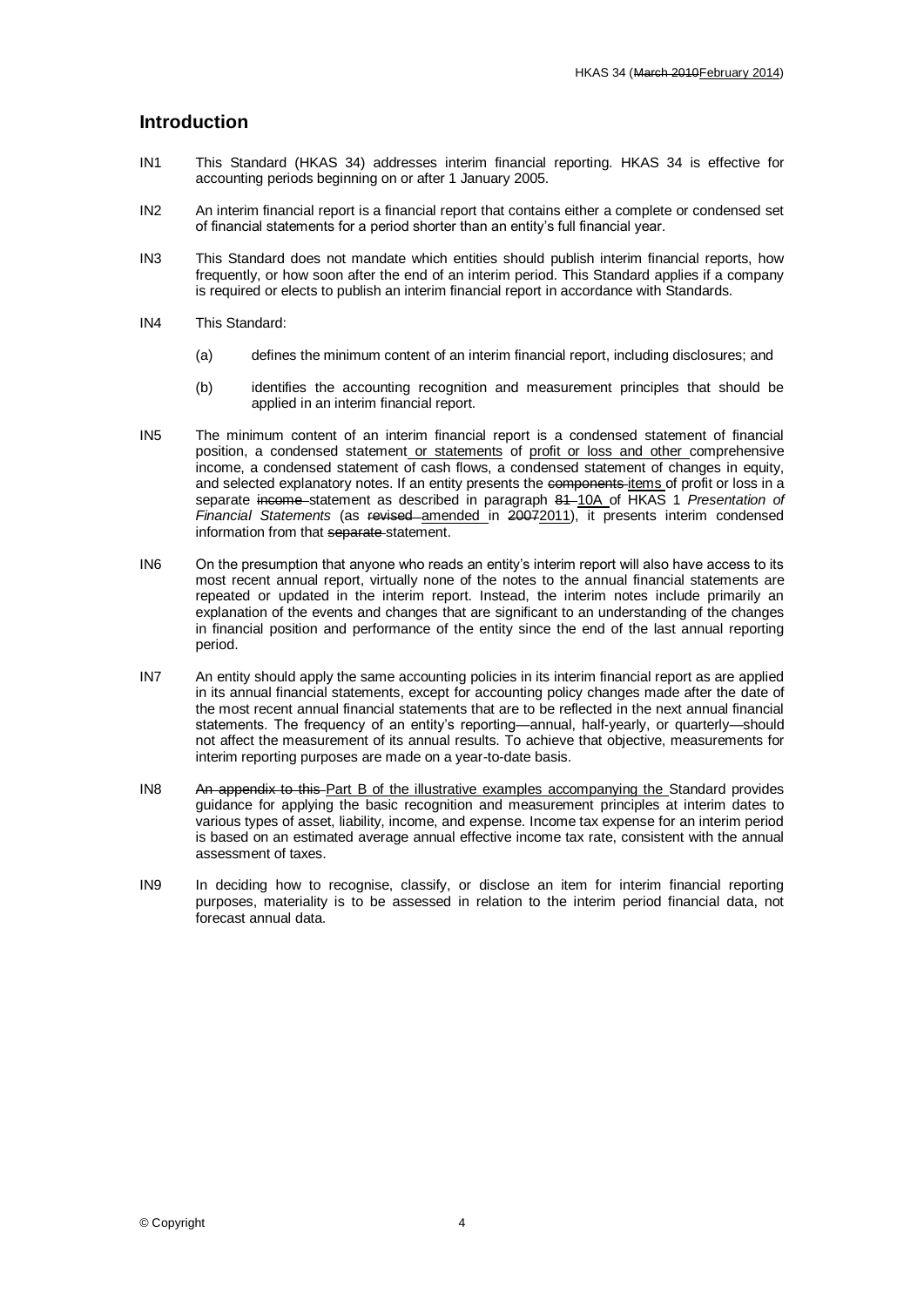# **Hong Kong Accounting Standard 34** *Interim Financial Reporting*

## **Objective**

The objective of this Standard is to prescribe the minimum content of an interim financial report and to prescribe the principles for recognition and measurement in complete or condensed financial statements for an interim period. Timely and reliable interim financial reporting improves the ability of investors, creditors, and others to understand an entity's capacity to generate earnings and cash flows and its financial condition and liquidity.

#### **Scope**

- 1 This Standard does not mandate which entities should be required to publish interim financial reports, how frequently, or how soon after the end of an interim period. However, governments, securities regulators, stock exchanges, and accountancy bodies often require entities whose debt or equity securities are publicly traded to publish interim financial reports. This Standard applies if an entity is required or elects to publish an interim financial report in accordance with Hong Kong Financial Reporting Standards (HKFRSs). The Hong Kong Institute of Certified Public Accountants encourages publicly traded entities to provide interim financial reports that conform to the recognition, measurement, and disclosure principles set out in this Standard. Specifically, publicly traded entities are encouraged:
	- (a) to provide interim financial reports at least as of the end of the first half of their financial year; and
	- (b) to make their interim financial reports available not later than 60 days after the end of the interim period.
- 2 Each financial report, annual or interim, is evaluated on its own for conformity to HKFRSs. The fact that an entity may not have provided interim financial reports during a particular financial year or may have provided interim financial reports that do not comply with this Standard does not prevent the entity's annual financial statements from conforming to HKFRSs if they otherwise do so.
- 3 If an entity's interim financial report is described as complying with HKFRSs, it must comply with all of the requirements of this Standard. Paragraph 19 requires certain disclosures in that regard.

# **Definitions**

**4 The following terms are used in this Standard with the meanings specified:**

*Interim period* **is a financial reporting period shorter than a full financial year.**

*Interim financial report* **means a financial report containing either a complete set of financial statements (as described in HKAS 1** *Presentation of Financial Statements* **(as revised in 2007)) or a set of condensed financial statements (as described in this Standard) for an interim period.**

## **Content of an interim financial report**

- 5 HKAS 1 (as revised in 2007) defines a complete set of financial statements as including the following components:
	- (a) a statement of financial position as at the end of the period;
	- (b) a statement of profit or loss and other comprehensive income for the period;
	- (c) a statement of changes in equity for the period;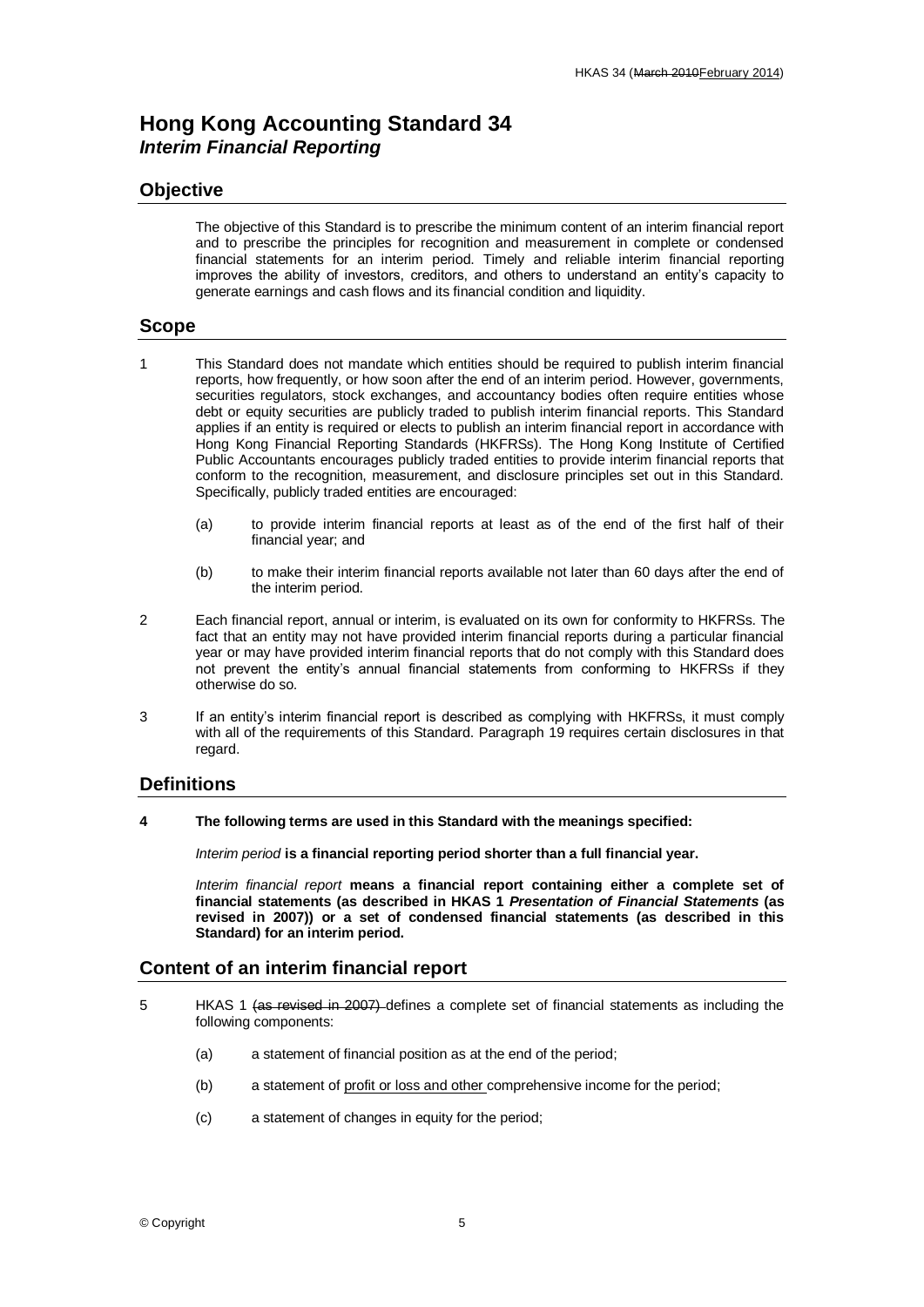- (d) a statement of cash flows for the period;
- (e) notes, comprising significant accounting policies and other explanatory information;
- (ea) comparative information in respect of the preceding period as specified in paragraphs 38 and 38A of HKAS 1; and
- (f) a statement of financial position as at the beginning of the preceding period when an entity applies an accounting policy retrospectively or makes a retrospective restatement of items in its financial statements, or when it reclassifies items in its financial statements in accordance with paragraphs 40A-40D of HKAS 1.

An entity may use titles for the statements other than those used in this Standard. For example, an entity may use the title 'statement of comprehensive income' instead of 'statement of profit or loss and other comprehensive income'.

- 6 In the interest of timeliness and cost considerations and to avoid repetition of information previously reported, an entity may be required to or may elect to provide less information at interim dates as compared with its annual financial statements. This Standard defines the minimum content of an interim financial report as including condensed financial statements and selected explanatory notes. The interim financial report is intended to provide an update on the latest complete set of annual financial statements. Accordingly, it focuses on new activities, events, and circumstances and does not duplicate information previously reported.
- 7 Nothing in this Standard is intended to prohibit or discourage an entity from publishing a complete set of financial statements (as described in HKAS 1) in its interim financial report, rather than condensed financial statements and selected explanatory notes. Nor does this Standard prohibit or discourage an entity from including in condensed interim financial statements more than the minimum line items or selected explanatory notes as set out in this Standard. The recognition and measurement guidance in this Standard applies also to complete financial statements for an interim period, and such statements would include all of the disclosures required by this Standard (particularly the selected note disclosures in paragraph 16A) as well as those required by other HKFRSs.

## **Minimum components of an interim financial report**

- *8* **An interim financial report shall include, at a minimum, the following components:**
	- **(a) a condensed statement of financial position;**
	- **(b) a condensed statement or condensed statements of profit or loss and other comprehensive income;**
	- **(c) a condensed statement of changes in equity;**
	- **(d) a condensed statement of cash flows; and**
	- **(e) selected explanatory notes.**
- **8A If an entity presents items of profit or loss in a separate statement as described in paragraph 10A of HKAS 1 (as amended in 2011), it presents interim condensed information from that statement.**

# **Form and content of interim financial statements**

**9 If an entity publishes a complete set of financial statements in its interim financial report, the form and content of those statements shall conform to the requirements of HKAS 1 for a complete set of financial statements.**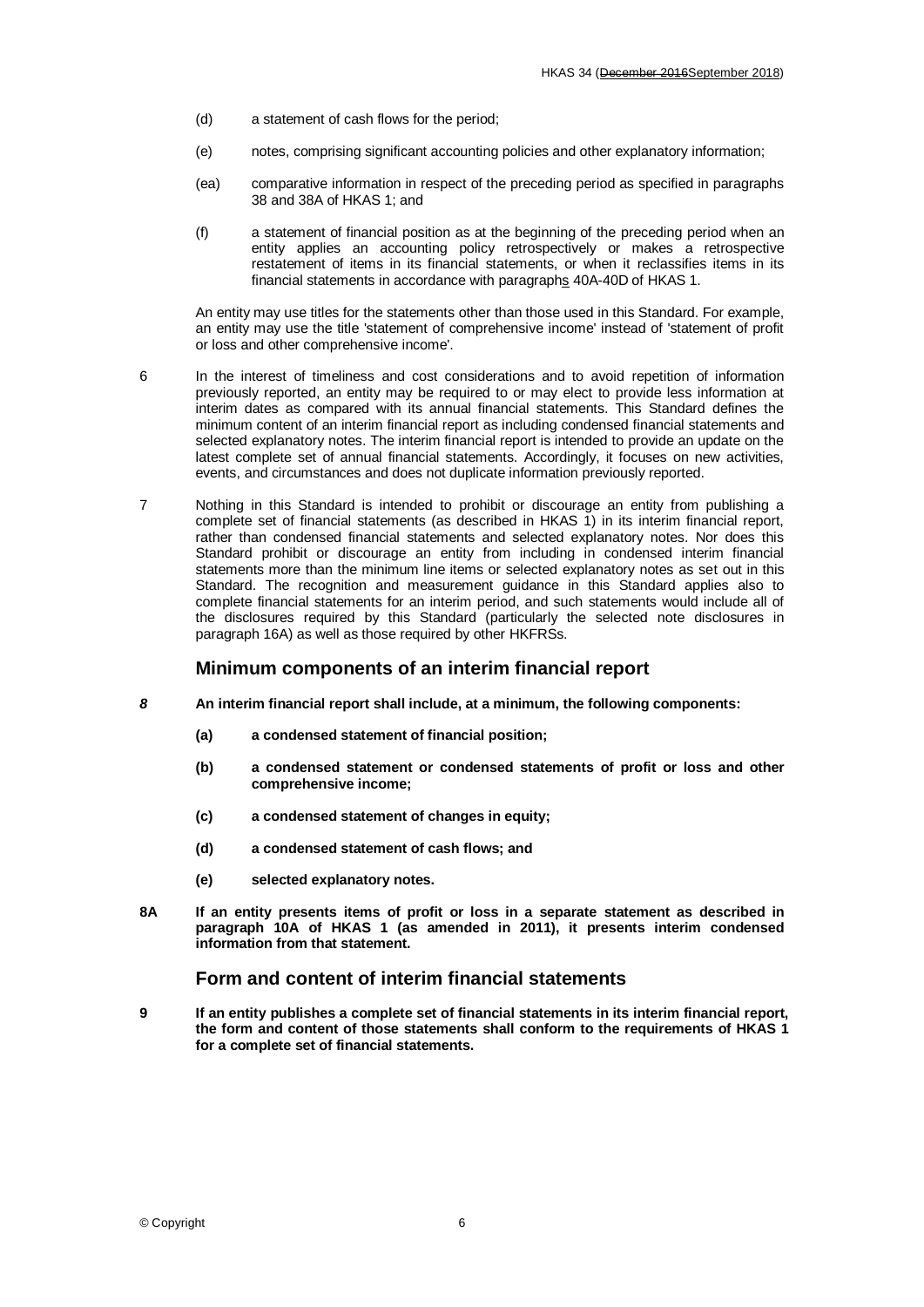- **10 If an entity publishes a set of condensed financial statements in its interim financial report, those condensed statements shall include, at a minimum, each of the headings and subtotals that were included in its most recent annual financial statements and the selected explanatory notes as required by this Standard. Additional line items or notes shall be included if their omission would make the condensed interim financial statements misleading.**
- **11 In the statement that presents the components of profit or loss for an interim period, an entity shall present basic and diluted earnings per share for that period when the entity is within the scope of HKAS 33** *Earnings per Share***. \***
- **11A If an entity presents items of profit or loss in a separate statement as described in paragraph 10A of HKAS 1 (as amended in 2011), it presents basic and diluted earnings per share in that separate statement.**
- 12 HKAS 1 (as revised in 2007) provides guidance on the structure of financial statements. The Implementation Guidance for HKAS 1 illustrates ways in which the statement of financial position, statement of comprehensive income and statement of changes in equity may be presented.
- 13 [Deleted]
- 14 An interim financial report is prepared on a consolidated basis if the entity's most recent annual financial statements were consolidated statements. The parent's separate financial statements are not consistent or comparable with the consolidated statements in the most recent annual financial report. If an entity's annual financial report included the parent's separate financial statements in addition to consolidated financial statements, this Standard neither requires nor prohibits the inclusion of the parent's separate statements in the entity's interim financial report.

## **Significant events and transactions**

- 15 An entity shall include in its interim financial report an explanation of events and transactions that are significant to an understanding of the changes in financial position and performance of the entity since the end of the last annual reporting period. Information disclosed in relation to those events and transactions shall update the relevant information presented in the most recent annual financial report.
- 15A A user of an entity's interim financial report will have access to the most recent annual financial report of that entity. Therefore, it is unnecessary for the notes to an interim financial report to provide relatively insignificant updates to the information that was reported in the notes in the most recent annual financial report.
- 15B The following is a list of events and transactions for which disclosures would be required if they are significant: the list is not exhaustive.
	- (a) the write-down of inventories to net realisable value and the reversal of such a writedown;
	- (b) recognition of a loss from the impairment of financial assets, property, plant and equipment, intangible assets, assets arising from contracts with customers, or other assets, and the reversal of such an impairment loss;
	- (c) the reversal of any provisions for the costs of restructuring;
	- (d) acquisitions and disposals of items of property, plant and equipment;
	- (e) commitments for the purchase of property, plant and equipment;
	- (f) litigation settlements;
	- (g) corrections of prior period errors;

<u>.</u>

<sup>\*</sup> This paragraph was amended by *Improvements to HKFRSs* issued in October 2008 to clarify the scope of HKAS 34.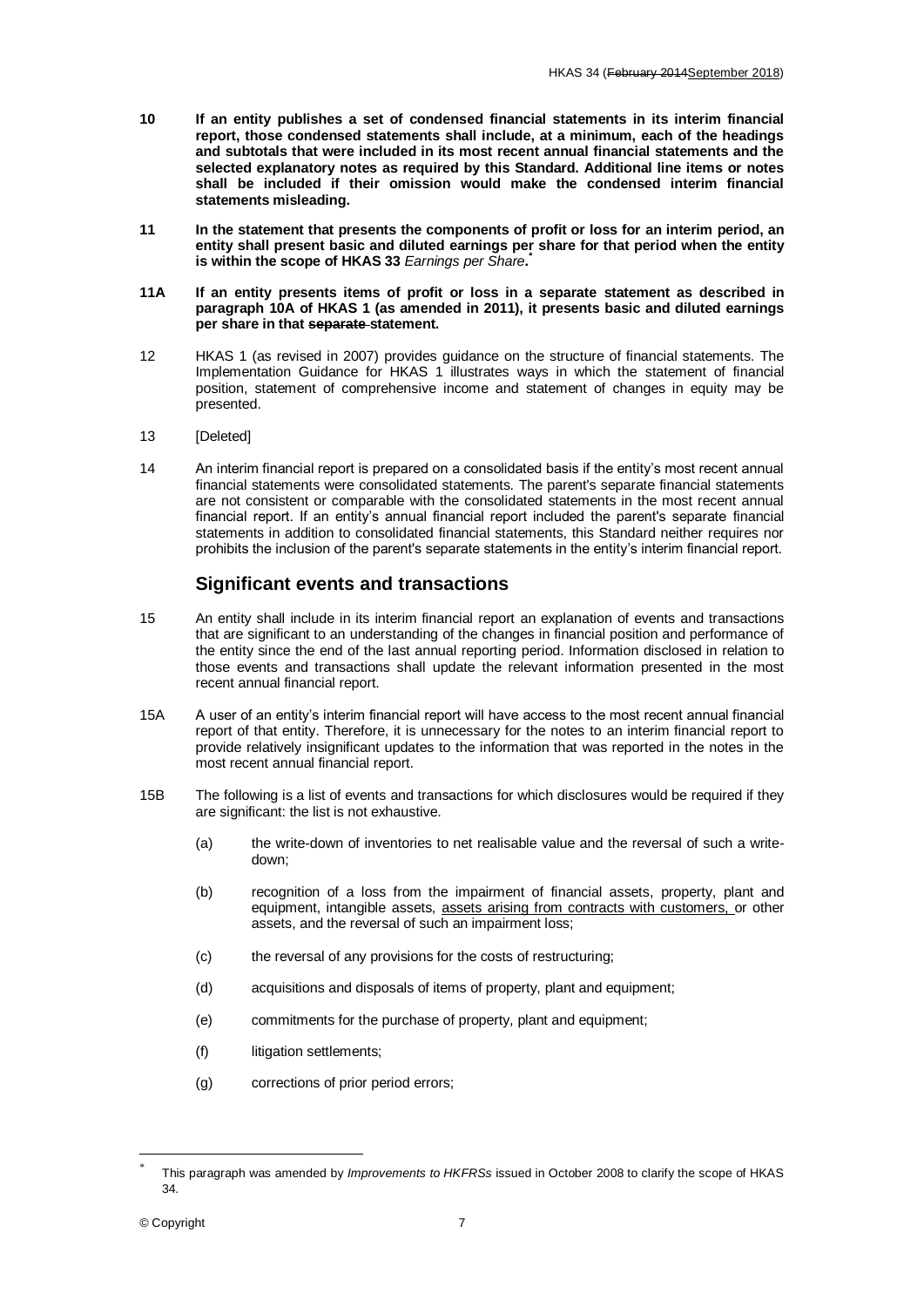- (h) changes in the business or economic circumstances that affect the fair value of the entity's financial assets and financial liabilities, whether those assets or liabilities are recognised at fair value or amortised cost;
- (i) any loan default or breach of a loan agreement that has not been remedied on or before the end of the reporting period;
- (j) related party transactions;
- (k) transfers between levels of the fair value hierarchy used in measuring the fair value of financial instruments;
- (l) changes in the classification of financial assets as a result of a change in the purpose or use of those assets; and
- (m) changes in contingent liabilities or contingent assets.
- 15C Individual HKFRSs provide guidance regarding disclosure requirements for many of the items listed in paragraph 15B. When an event or transaction is significant to an understanding of the changes in an entity's financial position or performance since the last annual reporting period, its interim financial report should provide an explanation of and an update to the relevant information included in the financial statements of the last annual reporting period.
- 16-18 [Deleted]

#### **Other disclosures**

- **16A In addition to disclosing significant events and transactions in accordance with paragraphs 15–15C, an entity shall include the following information, in the notes to its interim financial statements or elsewhere in the interim financial report. The following disclosures shall be given either in the interim financial statements or incorporated by cross-reference from the interim financial statements to some other statement (such as management commentary or risk report) that is available to users of the financial statements on the same terms as the interim financial statements and at the same time. If users of the financial statements do not have access to the information incorporated by cross-reference on the same terms and at the same time, the interim financial report is incomplete. The information shall normally be reported on a financial year-to-date basis.**
	- **(a) a statement that the same accounting policies and methods of computation are followed in the interim financial statements as compared with the most recent annual financial statements or, if those policies or methods have been changed, a description of the nature and effect of the change.**
	- **(b) explanatory comments about the seasonality or cyclicality of interim operations.**
	- **(c) the nature and amount of items affecting assets, liabilities, equity, net income, or cash flows that are unusual because of their nature, size, or incidence.**
	- **(d) the nature and amount of changes in estimates of amounts reported in prior interim periods of the current financial year or changes in estimates of amounts reported in prior financial years.**
	- **(e) issues, repurchases, and repayments of debt and equity securities.**
	- **(f) dividends paid (aggregate or per share) separately for ordinary shares and other shares.**
	- **(g) the following segment information (disclosure of segment information is required in an entity's interim financial report only if HKFRS 8** *Operating Segments* **requires that entity to disclose segment information in its annual financial statements):**
		- **(i) revenues from external customers, if included in the measure of segment profit or loss reviewed by the chief operating decision maker or otherwise regularly provided to the chief operating decision maker.**
		- **(ii) intersegment revenues, if included in the measure of segment profit or loss reviewed by the chief operating decision maker or otherwise regularly provided to the chief operating decision maker.**
		- **(iii) a measure of profit or loss.**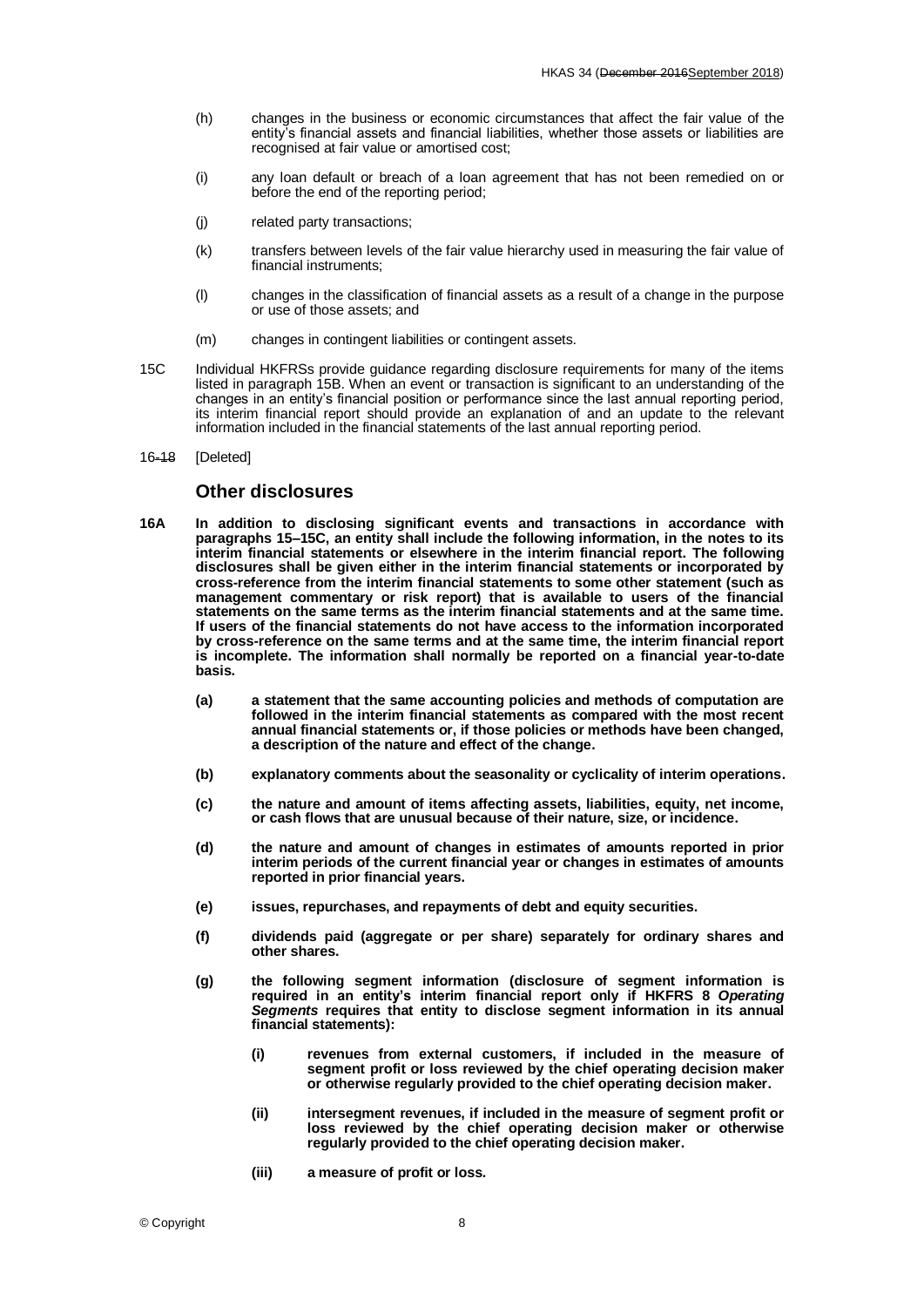- **(iv) a measure of total assets and liabilities for a particular reportable segment if such amounts are regularly provided to the chief operating decision maker and if there has been a material change from the amount disclosed in the last annual financial statements for that reportable segment.**
- **(v) a description of differences from the last annual financial statements in the basis of segmentation or in the basis of measurement of segment profit or loss.**
- **(vi) a reconciliation of the total of the reportable segments' measures of profit or loss to the entity's profit or loss before tax expense (tax income) and discontinued operations. However, if an entity allocates to reportable segments items such as tax expense (tax income), the entity may reconcile the total of the segments' measures of profit or loss to profit or loss after those items. Material reconciling items shall be separately identified and described in that reconciliation.**
- **(h) events after the interim period that have not been reflected in the financial statements for the interim period.**
- **(i) the effect of changes in the composition of the entity during the interim period, including business combinations, obtaining or losing control of subsidiaries and long-term investments, restructurings, and discontinued operations. In the case of business combinations, the entity shall disclose the information required by HKFRS 3** *Business Combinations.*
- **(j) for financial instruments, the disclosures about fair value required by paragraphs 91-93(h), 94-96, 98 and 99 of HKFRS 13** *Fair Value Measurement* **and paragraphs 25, 26 and 28-30 of HKFRS 7** *Financial Instruments: Disclosures***.**
- **(k) for entities becoming, or ceasing to be, investment entities, as defined in HKFRS 10** *Consolidated Financial Statements***, the disclosures in HKFRS 12**  *Disclosure of Interests in Other Entities* **paragraph 9B.**
- **(l) the disaggregation of revenue from contracts with customers required by paragraphs 114–115 of HKFRS 15** *Revenue from Contracts with Customers***.**

#### 17-18 [Deleted]

#### **Disclosure of compliance with HKFRSs**

**19 If an entity's interim financial report is in compliance with this Standard, that fact shall be disclosed. An interim financial report shall not be described as complying with HKFRSs unless it complies with all the requirements of HKFRSs.**

## **Periods for which interim financial statements are required to be presented**

- **20 Interim reports shall include interim financial statements (condensed or complete) for periods as follows:**
	- **(a) statement of financial position as of the end of the current interim period and a comparative statement of financial position as of the end of the immediately preceding financial year.**
	- **(b) statements of profit or loss and other comprehensive income for the current interim period and cumulatively for the current financial year to date, with comparative statements of profit or loss and other comprehensive income for the comparable interim periods (current and year-to-date) of the immediately preceding financial year. As permitted by HKAS 1 (as amended in 2011), an interim report may present for each period a statement or statements of profit or loss and other comprehensive income.**
	- **(c) statement of changes in equity cumulatively for the current financial year to date, with a comparative statement for the comparable year-to-date period of the immediately preceding financial year.**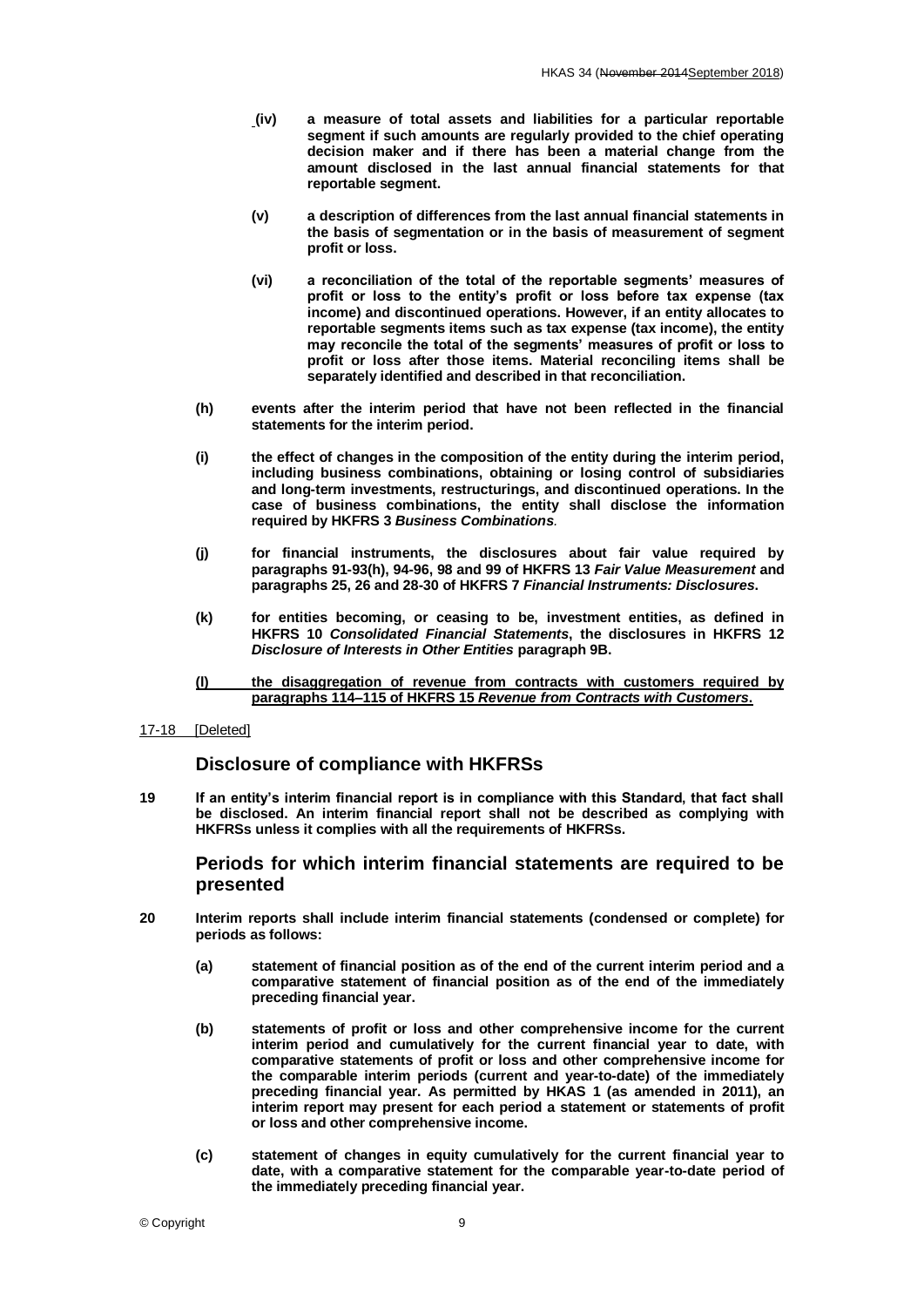#### **(d) statement of cash flows cumulatively for the current financial year to date, with a comparative statement for the comparable year-to-date period of the immediately preceding financial year.**

- 21 For an entity whose business is highly seasonal, financial information for the twelve months up to the end of the interim period and comparative information for the prior twelve-month period may be useful. Accordingly, entities whose business is highly seasonal are encouraged to consider reporting such information in addition to the information called for in the preceding paragraph.
- 22 Appendix A–Part A of the illustrative examples accompanying this Standard illustrates the periods required to be presented by an entity that reports half-yearly and an entity that reports quarterly.

## **Materiality**

- **23 In deciding how to recognise, measure, classify, or disclose an item for interim financial reporting purposes, materiality shall be assessed in relation to the interim period financial data. In making assessments of materiality, it shall be recognised that interim measurements may rely on estimates to a greater extent than measurements of annual financial data.**
- 24 HKAS 1 and HKAS 8 *Accounting Policies, Changes in Accounting Estimates and Errors* define an item as material if its omission or misstatement could influence the economic decisions of users of the financial statements. HKAS 1 requires separate disclosure of material items, including (for example) discontinued operations, and HKAS 8 requires disclosure of changes in accounting estimates, errors and changes in accounting policies. The two Standards do not contain quantified guidance as to materiality.
- 25 While judgement is always required in assessing materiality, this Standard bases the recognition and disclosure decision on data for the interim period by itself for reasons of understandability of the interim figures. Thus, for example, unusual items, changes in accounting policies or estimates, and errors are recognised and disclosed on the basis of materiality in relation to interim period data to avoid misleading inferences that might result from non-disclosure. The overriding goal is to ensure that an interim financial report includes all information that is relevant to understanding an entity's financial position and performance during the interim period.

# **Disclosure in annual financial statements**

- **26 lf an estimate of an amount reported in an interim period is changed significantly during the final interim period of the financial year but a separate financial report is not published for that final interim period, the nature and amount of that change in estimate shall be disclosed in a note to the annual financial statements for that financial year.**
- 27 HKAS 8 requires disclosure of the nature and (if practicable) the amount of a change in estimate that either has a material effect in the current period or is expected to have a material effect in subsequent periods. Paragraph 16A(d) of this Standard requires similar disclosure in an interim financial report. Examples include changes in estimate in the final interim period relating to inventory write-downs, restructurings, or impairment losses that were reported in an earlier interim period of the financial year. The disclosure required by the preceding paragraph is consistent with the HKAS 8 requirement and is intended to be narrow in scope—relating only to the change in estimate. An entity is not required to include additional interim period financial information in its annual financial statements.

## **Recognition and measurement**

## **Same accounting policies as annual**

**28 An entity shall apply the same accounting policies in its interim financial statements as are applied in its annual financial statements, except for accounting policy changes made after the date of the most recent annual financial statements that are to be reflected in the next annual financial statements. However, the frequency of an entity's reporting (annual, half-yearly, or quarterly) shall not affect the measurement of its annual results. To achieve that objective, measurements for interim reporting purposes shall be made on a year-to-date basis.**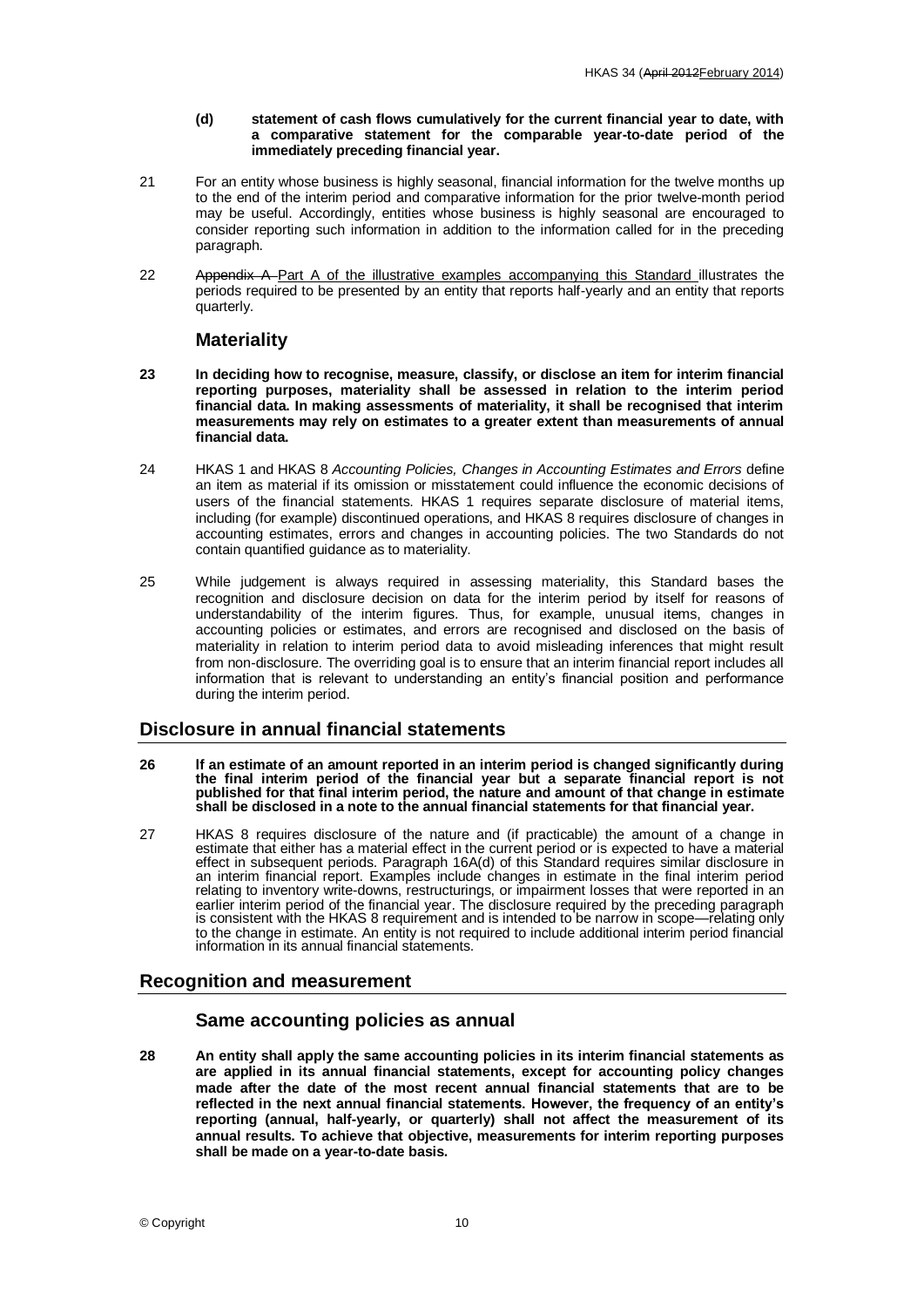- 29 Requiring that an entity apply the same accounting policies in its interim financial statements as in its annual statements may seem to suggest that interim period measurements are made as if each interim period stands alone as an independent reporting period. However, by providing that the frequency of an entity's reporting shall not affect the measurement of its annual results, paragraph 28 acknowledges that an interim period is a part of a larger financial year. Year-todate measurements may involve changes in estimates of amounts reported in prior interim periods of the current financial year. But the principles for recognising assets, liabilities, income, and expenses for interim periods are the same as in annual financial statements.
- 30 To illustrate:
	- (a) the principles for recognising and measuring losses from inventory write-downs, restructurings, or impairments in an interim period are the same as those that an entity would follow if it prepared only annual financial statements. However, if such items are recognised and measured in one interim period and the estimate changes in a subsequent interim period of that financial year, the original estimate is changed in the subsequent interim period either by accrual of an additional amount of loss or by reversal of the previously recognised amount;
	- (b) a cost that does not meet the definition of an asset at the end of an interim period is not deferred in the statement of financial position either to await future information as to whether it has met the definition of an asset or to smooth earnings over interim periods within a financial year; and
	- (c) income tax expense is recognised in each interim period based on the best estimate of the weighted average annual income tax rate expected for the full financial year. Amounts accrued for income tax expense in one interim period may have to be adjusted in a subsequent interim period of that financial year if the estimate of the annual income tax rate changes.
- 31 Under the *Framework for the Preparation and Presentation of Financial Statement*s (the Framework),<sup>\*</sup> recognition is the 'process of incorporating in the balance sheet or income statement an item that meets the definition of an element and satisfies the criteria for recognition'. The definitions of assets, liabilities, income, and expenses are fundamental to recognition, at the end of both annual and interim financial reporting periods.
- 32 For assets, the same tests of future economic benefits apply at interim dates and at the end of an entity's financial year. Costs that, by their nature, would not qualify as assets at financial year-end would not qualify at interim dates either. Similarly, a liability at the end of an interim reporting period must represent an existing obligation at that date, just as it must at the end of an annual reporting period.
- 33 An essential characteristic of income (revenue) and expenses is that the related inflows and outflows of assets and liabilities have already taken place. If those inflows or outflows have taken place, the related revenue and expense are recognised; otherwise they are not recognised. The *Framework* says that 'expenses are recognised in the income statement when a decrease in future economic benefits related to a decrease in an asset or an increase of a liability has arisen that can be measured reliably.... [The] *Framework* does not allow the recognition of items in the balance sheet which do not meet the definition of assets or liabilities.
- 34 In measuring the assets, liabilities, income, expenses, and cash flows reported in its financial statements, an entity that reports only annually is able to take into account information that becomes available throughout the financial year. Its measurements are, in effect, on a year-todate basis.
- 35 An entity that reports half-yearly uses information available by mid-year or shortly thereafter in making the measurements in its financial statements for the first six-month period and information available by year-end or shortly thereafter for the twelve-month period. The twelvemonth measurements will reflect possible changes in estimates of amounts reported for the first six-month period. The amounts reported in the interim financial report for the first six-month period are not retrospectively adjusted. Paragraphs 16A(d) and 26 require, however, that the nature and amount of any significant changes in estimates be disclosed.

<u>.</u> \*

In October 2010 the HKICPA replaced the *Framework* with the *Conceptual Framework for Financial Reporting*.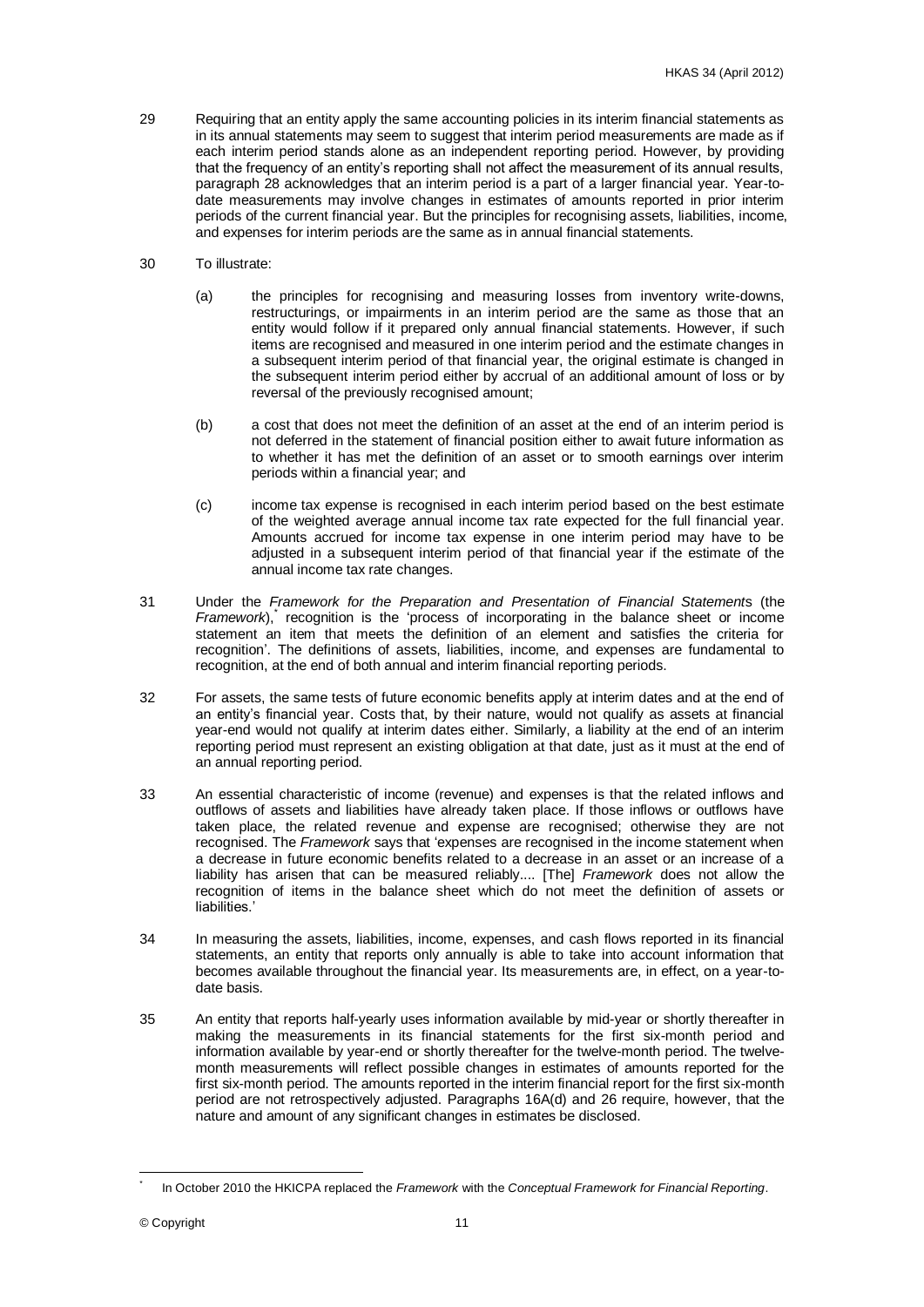36 An entity that reports more frequently than half-yearly measures income and expenses on a year-to-date basis for each interim period using information available when each set of financial statements is being prepared. Amounts of income and expenses reported in the current interim period will reflect any changes in estimates of amounts reported in prior interim periods of the financial year. The amounts reported in prior interim periods are not retrospectively adjusted. Paragraphs 16A(d) and 26 require, however, that the nature and amount of any significant changes in estimates be disclosed.

## **Revenues received seasonally, cyclically, or occasionally**

#### **37 Revenues that are received seasonally, cyclically, or occasionally within a financial year shall not be anticipated or deferred as of an interim date if anticipation or deferral would not be appropriate at the end of the entity's financial year.**

38 Examples include dividend revenue, royalties, and government grants. Additionally, some entities consistently earn more revenues in certain interim periods of a financial year than in other interim periods, for example, seasonal revenues of retailers. Such revenues are recognised when they occur.

## **Costs incurred unevenly during the financial year**

**39 Costs that are incurred unevenly during an entity's financial year shall be anticipated or deferred for interim reporting purposes if, and only if, it is also appropriate to anticipate or defer that type of cost at the end of the financial year.**

### **Applying the recognition and measurement principles**

40 Appendix BPart B of the illustrative examples accompanying this Standard provides examples of applying the general recognition and measurement principles set out in paragraphs 28-39.

## **Use of estimates**

- **41 The measurement procedures to be followed in an interim financial report shall be designed to ensure that the resulting information is reliable and that all material financial information that is relevant to an understanding of the financial position or performance of the entity is appropriately disclosed. While measurements in both annual and interim financial reports are often based on reasonable estimates, the preparation of interim financial reports generally will require a greater use of estimation methods than annual financial reports.**
- 42 Appendix CPart C of the illustrative examples accompanying this Standard provides examples of the use of estimates in interim periods.

## **Restatement of previously reported interim periods**

- **43 A change in accounting policy, other than one for which the transition is specified by a new HKFRSs, shall be reflected by:** 
	- **(a) restating the financial statements of prior interim periods of the current financial year and the comparable interim periods of any prior financial years that will be restated in the annual financial statements in accordance with HKAS 8; or**
	- **(b) when it is impracticable to determine the cumulative effect at the beginning of the financial year of applying a new accounting policy to all prior periods, adjusting the financial statements of prior interim periods of the current financial year, and comparable interim periods of prior financial years to apply the new accounting policy prospectively from the earliest date practicable.**
- 44 One objective of the preceding principle is to ensure that a single accounting policy is applied to a particular class of transactions throughout an entire financial year. Under HKAS 8, a change in accounting policy is reflected by retrospective application, with restatement of prior period financial data as far back as is practicable. However, if the cumulative amount of the adjustment relating to prior financial years is impracticable to determine, then under HKAS 8 the new policy is applied prospectively from the earliest date practicable. The effect of the principle in paragraph 43 is to require that within the current financial year any change in accounting policy is applied either retrospectively or, if that is not practicable, prospectively, from no later than the beginning of the financial year.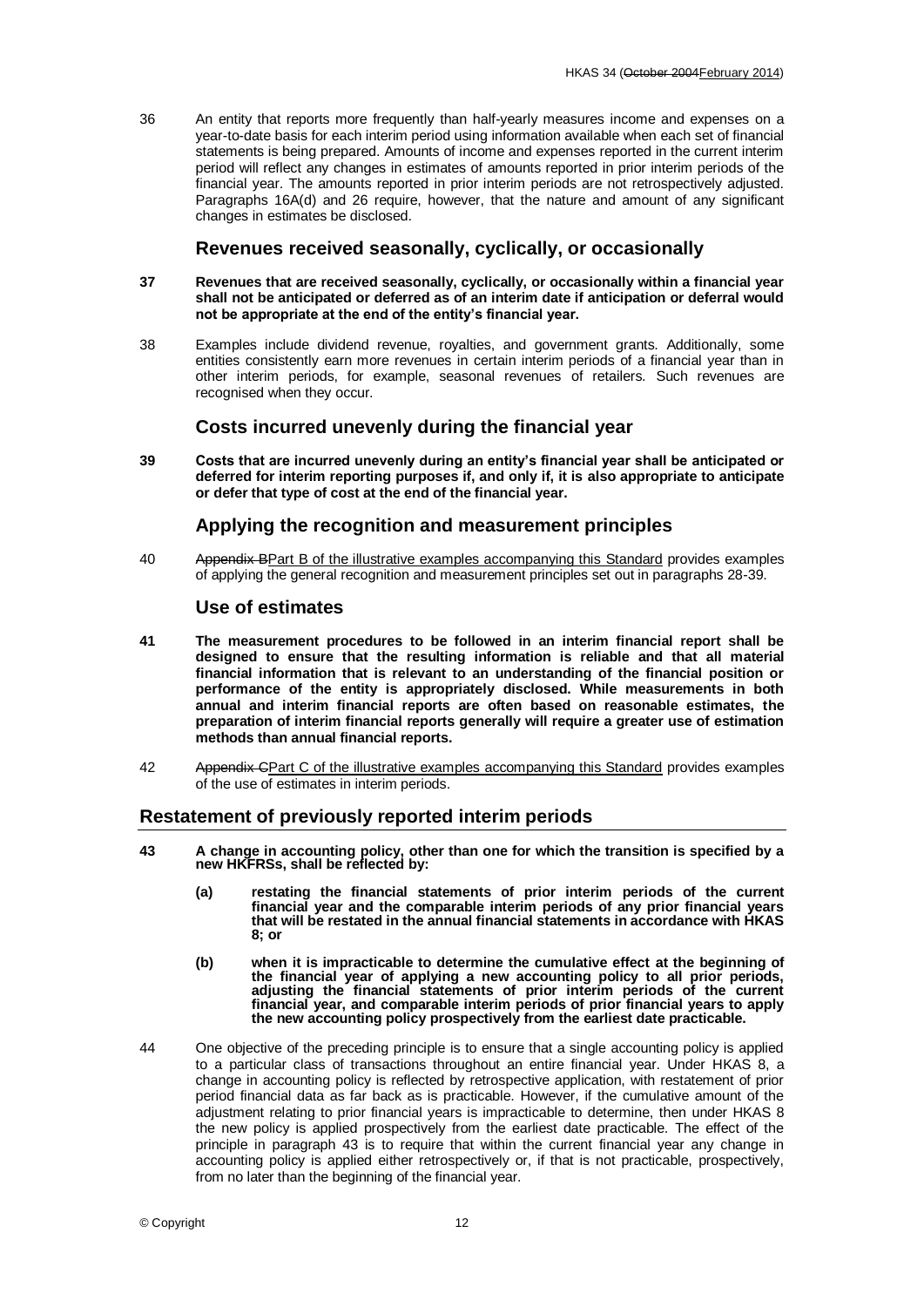45 To allow accounting changes to be reflected as of an interim date within the financial year would allow two differing accounting policies to be applied to a particular class of transactions within a single financial year. The result would be interim allocation difficulties, obscured operating results, and complicated analysis and understandability of interim period information.

## **Withdrawal of SSAP 25**

45A This Standard supersedes SSAP 25 *Interim Financial Reporting* (revised in 2001).

#### **Effective date**

- **46 This Standard becomes operative for financial statements covering periods beginning on or after 1 January 2005. Earlier application is encouraged.**
- **47 HKAS 1 (as revised in 2007) amended the terminology used throughout HKFRSs. In addition it amended paragraphs 4, 5, 8, 11, 12 and 20, deleted paragraph 13 and added paragraphs 8A and 11A. An entity shall apply those amendments for annual periods beginning on or after 1 January 2009. If an entity applies HKAS 1 (revised 2007) for an earlier period, the amendments shall be applied for that earlier period.**
- **48 HKFRS 3 (as revised in 2008) amended paragraph 16(i). An entity shall apply that amendment for annual periods beginning on or after 1 July 2009. If an entity applies HKFRS 3 (revised 2008) for an earlier period, the amendment shall also be applied for that earlier period.**
- **49 Paragraphs 15, 27, 35 and 36 were amended, paragraphs 15A–15C and 16A were added and paragraphs 16–18 were deleted by** *Improvements to HKFRSs* **issued in May 2010. An entity shall apply those amendments for annual periods beginning on or after 1 January 2011. Earlier application is permitted. If an entity applies the amendments for an earlier period it shall disclose that fact.**
- 50 HKFRS 13, issued in June 2011, added paragraph 16A(j). An entity shall apply that amendment when it applies HKFRS 13.
- 51 *Presentation of Items of Other Comprehensive Income* (Amendments to HKAS 1), issued in July 2011, amended paragraph 8, 8A, 11A and 20. An entity shall apply those amendments when it applies HKAS 1 as amended in July 2011.
- 52 *Annual Improvements 2009-2011 Cycle*, Issued in June 2012, amended paragraph 5 as a consequential amendment derived from the amendment to HKAS 1 *Presentation of Financial Statements*. An entity shall apply that amendment retrospectively in accordance with HKAS 8 *Accounting Policies, Changes in Accounting Estimates and Errors* for annual periods beginning on or after 1 January 2013. Earlier application is permitted. If an entity applies that amendment for an earlier period it shall disclose that fact.
- 53 *Annual Improvements 2009-2011 Cycle*, issued in June 2012, amended paragraph 16A. An entity shall apply that amendment retrospectively in accordance with HKAS 8 *Accounting Policies, Changes in Accounting Estimates and Errors* for annual periods beginning on or after 1 January 2013. Earlier application is permitted. If an entity applies that amendment for an earlier period it shall disclose that fact.
- 54 *Investment Entities* (Amendments to HKFRS 10, HKFRS 12 and HKAS 27 (2011)), issued in December 2012, amended paragraph 16A. An entity shall apply that amendment for annual periods beginning on or after 1 January 2014. Earlier application of *Investment Entities* is permitted. If an entity applies that amendment earlier it shall also apply all amendments included in *Investment Entities* at the same time.
- 55 *[This paragraph refers to amendments that are not yet effective, and is therefore not included in this edition.]*HKFRS 15 *Revenue from Contracts with Customers*, issued in July 2014, amended paragraphs 15B and 16A. An entity shall apply those amendments when it applies HKFRS 15.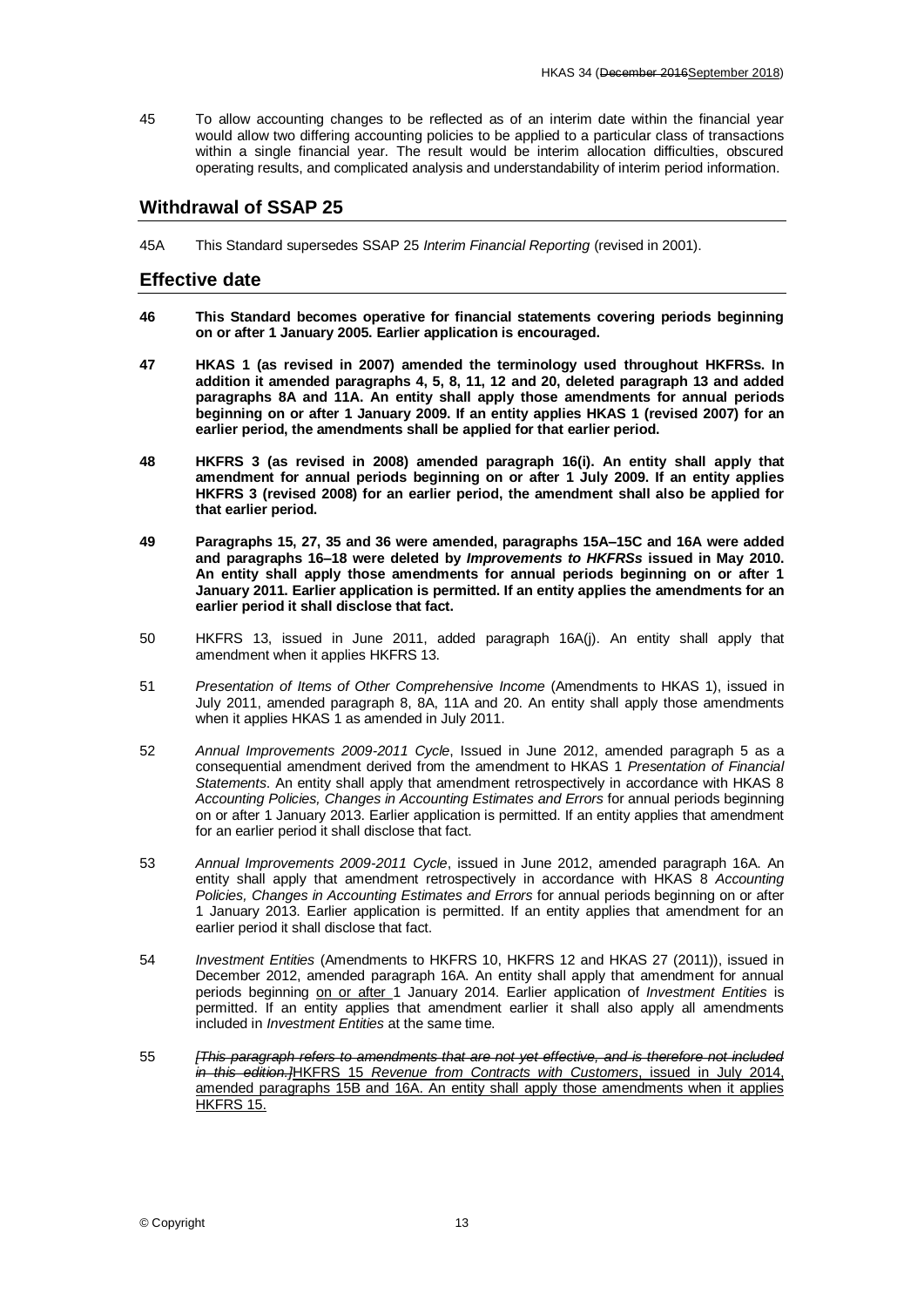- 56 *Annual Improvements to HKFRSs 2012–2014 Cycle*, issued in October 2014, amended paragraph 16A. An entity shall apply that amendment retrospectively in accordance with HKAS 8 *Accounting Policies, Changes in Accounting Estimates and Errors* for annual periods beginning on or after 1 January 2016. Earlier application is permitted. If an entity applies the amendment for an earlier period it shall disclose that fact.
- 57 *Disclosure Initiative* (Amendments to HKAS 1), issued in January 2015, amended paragraph 5. An entity shall apply that amendment for annual periods beginning on or after 1 January 2016. Earlier application of that amendment is permitted.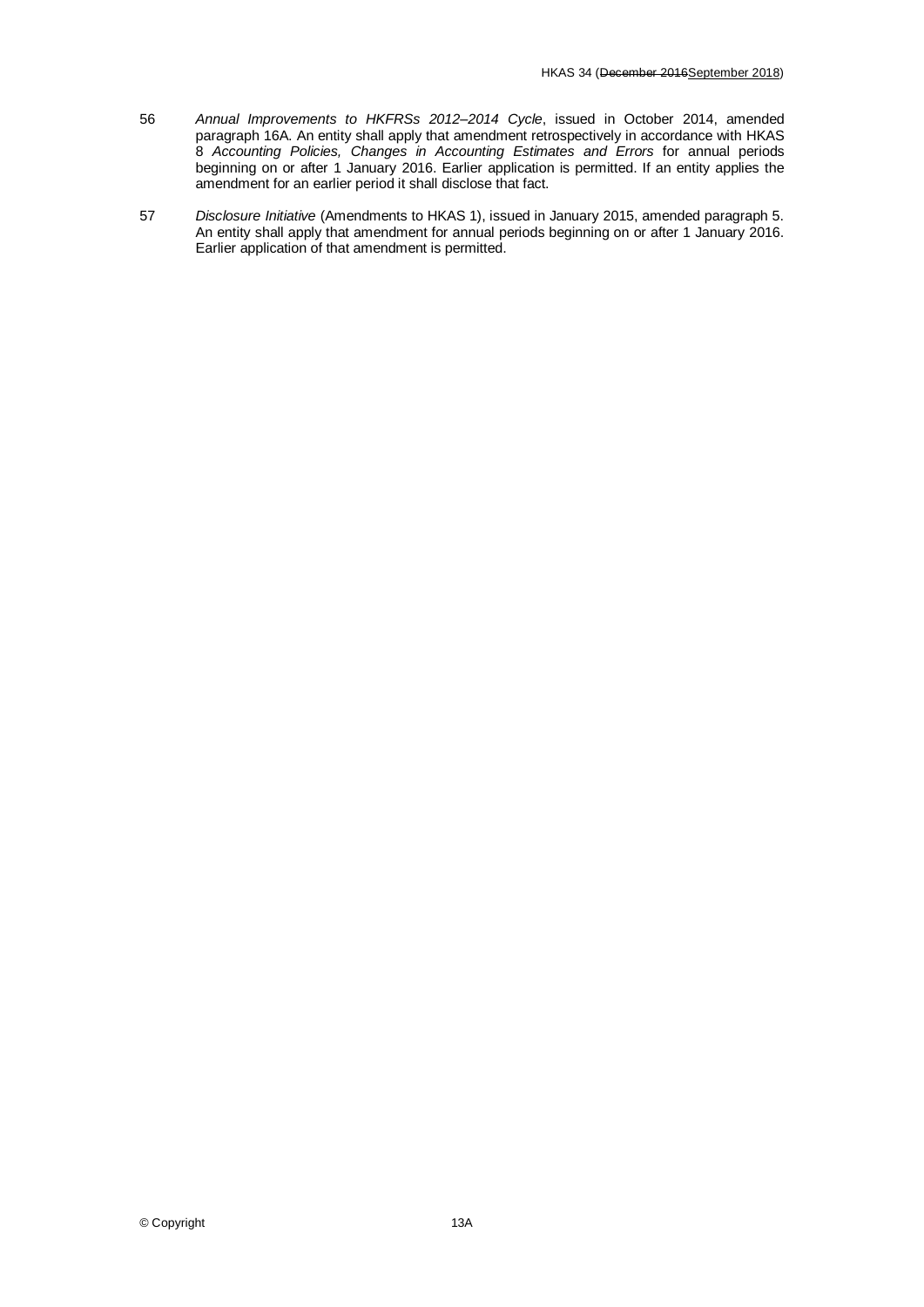# **Basis for Conclusions on IAS 34** *Interim Financial Reporting*

*This Basis for Conclusions accompanies, but is not part of, IAS 34.*

HKAS 34 is based on IAS 34 *Interim Financial Reporting*. In approving HKAS 34, the Council of the Hong Kong Institute of Certified Public Accountants considered and agreed with the IASB's Basis for Conclusions on IAS 34. Accordingly, there are no significant differences between HKAS 34 and IAS 34. The IASB's Basis for Conclusions is reproduced below. The paragraph numbers of IAS 34 referred to below generally correspond with those in HKAS 34.

- BC1 This Basis for Conclusions summarises the International Accounting Standards Board's considerations in amending paragraphs 15–18 of IAS 34 *Interim Financial Reporting* as part of *Improvements to IFRSs* issued in May 2010. Those changes aim to emphasise the disclosures principles in IAS 34 and to add further guidance to illustrate how to apply these principles.
- BC2 IAS 34 was developed by the International Accounting Standards Committee (IASC) in 1998 and did not include a Basis for Conclusions.

### **Significant events and transactions**

- BC3 In *Improvements to IFRSs* issued in May 2010, the Board addressed requests for clarification of the disclosures required by IAS 34 when considered against changes in the disclosure requirements of other IFRSs. IAS 34 was issued by the Board's predecessor body, IASC, in 1998. In the light of recent improvements to disclosure requirements, many users of financial statements asked the Board to consider whether particular disclosures required by IFRS 7 *Financial Instruments: Disclosures* for annual financial statements should also be required in interim financial statements. IAS 34 sets out disclosure principles to determine what information should be disclosed in an interim financial report. The Board concluded that amending IAS 34 to place greater emphasis on those principles and the inclusion of additional examples relating to more recent disclosure requirements, ie fair value measurements, would improve interim financial reporting.
- BC4 As part of *Improvements to IFRSs* issued in May 2010, the Board deleted paragraph 18 of IAS 34 because it repeats paragraph 10 of IAS 34 and because the Board's intention is to emphasise those disclosures that are required rather than those that are not required.

# **Content of an interim financial report**

BC5 As part of *Annual Improvements 2009-2011 Cycle* (issued in May 2012) the Board amended paragraph 5 to achieve consistency with paragraphs 10(ea) and 10(f) of IAS 1 *Presentation of Financial Statements*.

## **Selected explanatory notes**

- BC6 In *Annual Improvements 2009-2011 Cycle* (issued in May 2012) the Board decided to clarify the requirements on segment information for total assets and liabilities for each reportable segment to enhance consistency with the requirements in paragraph 23 of IFRS 8 *Operating Segments*. The amendment clarifies that the total assets and liabilities for a particular reportable segment are required to be disclosed if, and only if:
	- (a) a measure of total assets or of total liabilities (or both) is regularly provided to the chief operating decision maker; and
	- (b) there has been a material change from those measures disclosed in the last annual financial statements for that reportable segment.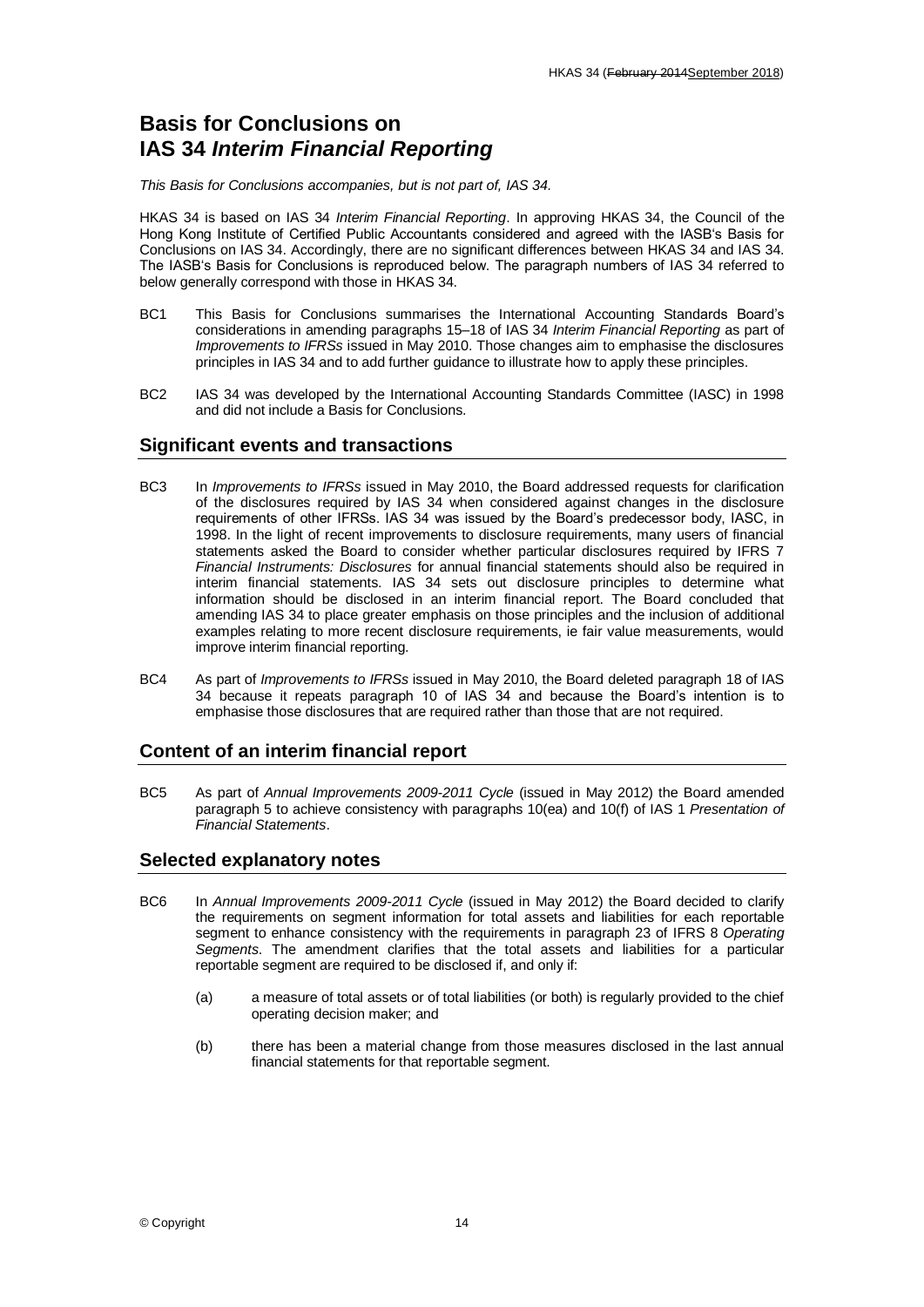# **Other disclosures incorporated by cross-reference to information outside the interim financial statements**

- BC7 The Board received a request to clarify the meaning of disclosure of information 'elsewhere in the interim financial report' as used in IAS 34. The submitter noted that the definition of 'interim financial report' in paragraph 4 of IAS 34 was not sufficiently clear with respect to whether the interim financial report covers only the information reported under IFRS (meaning the IFRS interim financial statements) or whether it also includes management reports or other elements in addition to IFRS interim financial statements.
- BC8 The Board observed that presenting information 'elsewhere in the interim financial report' in accordance with paragraph 16A of IAS 34 is unclear. In the Exposure Draft *Annual Improvements to IFRSs 2012–2014 Cycle* (the '2013 Annual Improvements Exposure Draft'), published in December 2013, the Board proposed to clarify that an entity discloses information elsewhere in the interim financial report when it incorporates disclosures by cross-reference to information in another statement. This information should be available to users of the interim financial statements on the same terms as the interim financial statements and at the same time.
- BC9 Some respondents to the 2013 Annual Improvements Exposure Draft observed that the proposed amendment seemed to suggest that the interim financial report was not a single report and that, instead, it included multiple documents. In response to these comments, the Board observed that in accordance with paragraphs 4 and 8 of IAS 34, an interim financial report is a single report that includes a set of condensed financial statements and selected explanatory notes. The Board further clarified that the amendment is not extending the scope of the interim financial report, because the disclosures required in paragraph 16A(a)–(k) of IAS 34 are part of the selected explanatory notes (and therefore part of the interim financial report), even if they are presented in another statement, such as a management commentary or risk report. If they are not presented, the interim financial report would be incomplete.
- BC10 In response to the comments received on the 2013 Annual Improvements Exposure Draft the Board decided to clarify what was meant by the requirement that disclosures incorporated by cross-reference should be made available 'on the same terms' as the financial statements. This means that users of the financial statements should have access to the referenced material on the same basis as they have for accessing the financial statements from where the reference is made.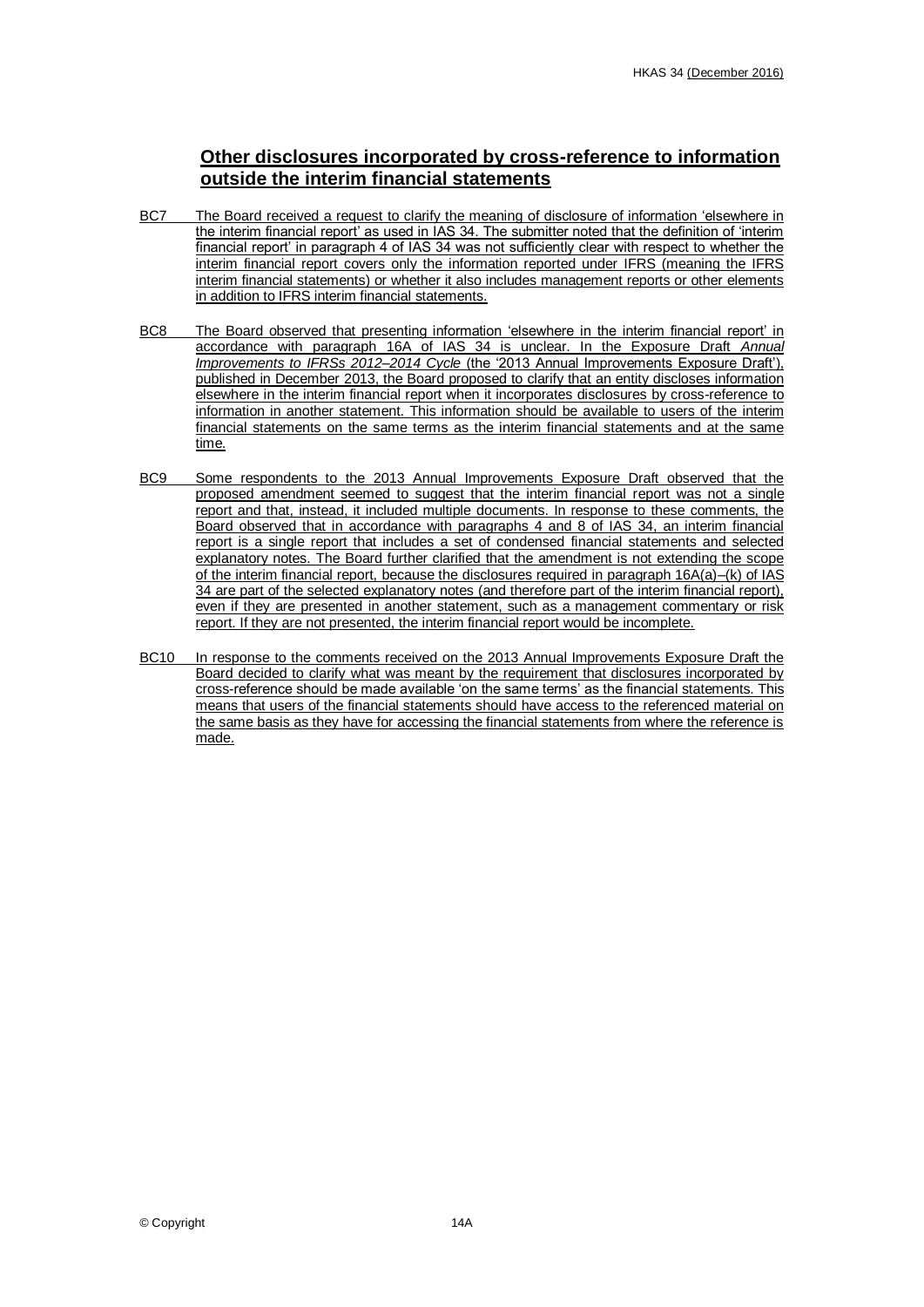# **Appendix AIllustrative examples A Illustration of periods required to be presented**

*This appendixillustrative example, which accompanies, but is not part of, IAS 34, provides examples to illustrate application of the principle in paragraph 20.*

## **Entity publishes interim financial reports half-yearly**

A1 The entity's financial year ends 31 December (calendar year). The entity will present the following financial statements (condensed or complete) in its half-yearly interim financial report as of 30 June 20X1:

| Statement of financial position:<br>At                          | 30 June 20X1 | 31 December 20X0 |  |
|-----------------------------------------------------------------|--------------|------------------|--|
| <b>Statement of comprehensive</b><br>income:<br>6 months ending | 30 June 20X1 | 30 June 20X0     |  |
| Statement of cash flows:<br>6 months ending                     | 30 June 20X1 | 30 June 20X0     |  |
| Statement of changes in equity:<br>6 months ending              | 30 June 20X1 | 30 June 20X0     |  |

# **Entity publishes interim financial reports quarterly**

A2 The entity's financial year ends 31 December (calendar year). The entity will present the following financial statements (condensed or complete) in its quarterly interim financial report as of 30 June 20X1:

| <b>Statement of financial position:</b><br>At      | 30 June 20X1 | 31 December 20X0 |  |
|----------------------------------------------------|--------------|------------------|--|
| <b>Statement of comprehensive</b><br>income:       |              |                  |  |
| 6 months ending                                    | 30 June 20X1 | 30 June 20X0     |  |
| 3 months ending                                    | 30 June 20X1 | 30 June 20X0     |  |
| Statement of cash flow:<br>6 months ending         | 30 June 20X1 | 30 June 20X0     |  |
| Statement of changes in equity:<br>6 months ending | 30 June 20X1 | 30 June 20X0     |  |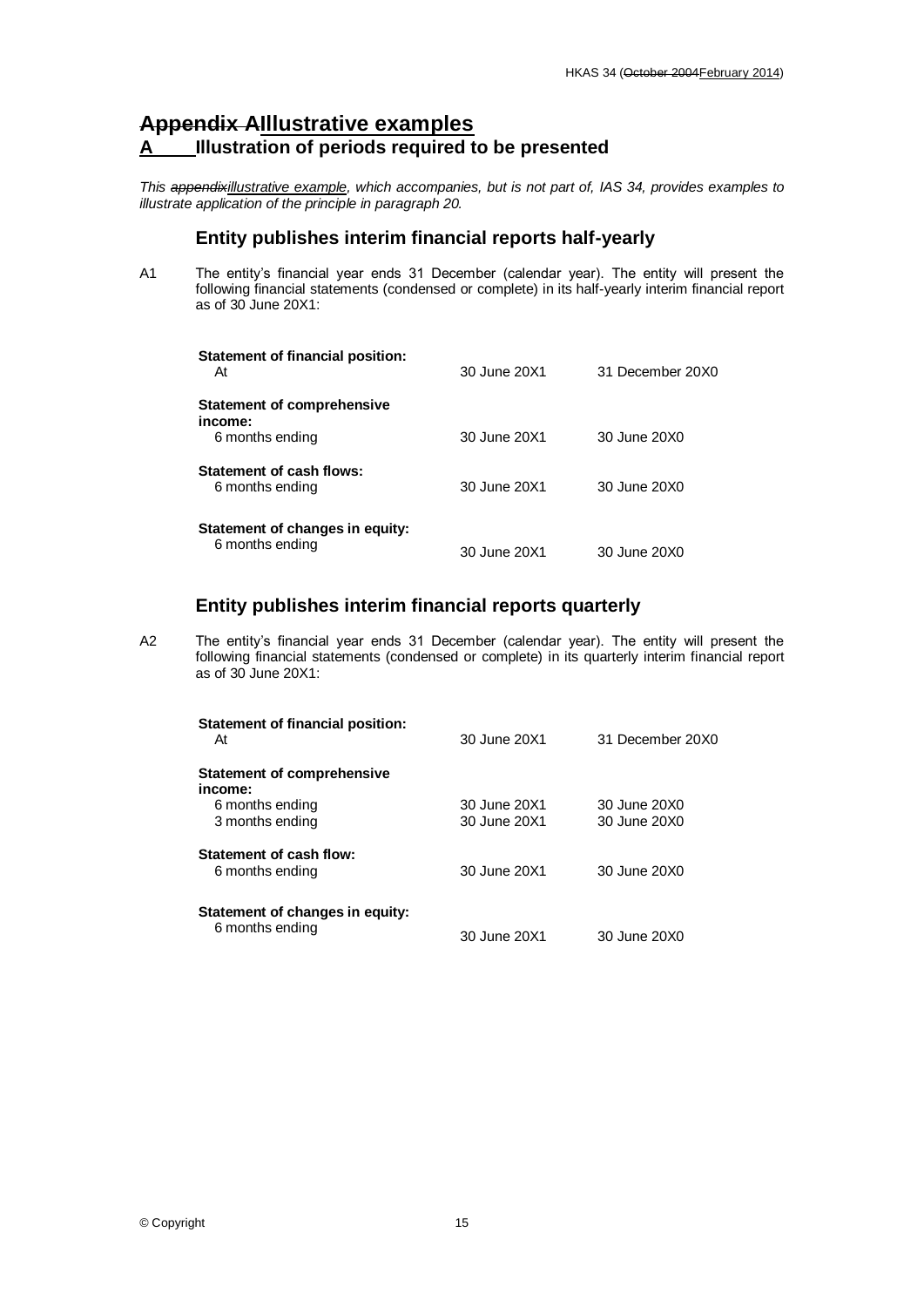# **Appendix B B Examples of applying the recognition and measurement principles**

*This appendixillustrative example, which accompanies, but is not part of, IAS 34, provides examples of applying the general recognition and measurement principles set out in paragraphs 28-39.*

## **Employer payroll taxes and insurance contributions**

B1 If employer payroll taxes or contributions to government-sponsored insurance funds are assessed on an annual basis, the employer's related expense is recognised in interim periods using an estimated average annual effective payroll tax or contribution rate, even though a large portion of the payments may be made early in the financial year. A common example is an employer payroll tax or insurance contribution that is imposed up to a certain maximum level of earnings per employee. For higher income employees, the maximum income is reached before the end of the financial year, and the employer makes no further payments through the end of the year.

# **Major planned periodic maintenance or overhaul**

B2 The cost of a planned major periodic maintenance or overhaul or other seasonal expenditure that is expected to occur late in the year is not anticipated for interim reporting purposes unless an event has caused the entity to have a legal or constructive obligation. The mere intention or necessity to incur expenditure related to the future is not sufficient to give rise to an obligation.

# **Provisions**

- B3 A provision is recognised when an entity has no realistic alternative but to make a transfer of economic benefits as a result of an event that has created a legal or constructive obligation. The amount of the obligation is adjusted upward or downward, with a corresponding loss or gain recognised in profit or loss, if the entity's best estimate of the amount of the obligation changes.
- B4 The Standard requires that an entity apply the same criteria for recognising and measuring a provision at an interim date as it would at the end of its financial year. The existence or nonexistence of an obligation to transfer benefits is not a function of the length of the reporting period. It is a question of fact.

# **Year-end bonuses**

- B5 The nature of year-end bonuses varies widely. Some are earned simply by continued employment during a time period. Some bonuses are earned based on a monthly, quarterly, or annual measure of operating result. They may be purely discretionary, contractual, or based on years of historical precedent.
- B6 A bonus is anticipated for interim reporting purposes if, and only if, (a) the bonus is a legal obligation or past practice would make the bonus a constructive obligation for which the entity has no realistic alternative but to make the payments, and (b) a reliable estimate of the obligation can be made. IAS 19 *Employee Benefits* provides guidance.

# **Contingent lease payments**

B7 Contingent lease payments can be an example of a legal or constructive obligation that is recognised as a liability. If a lease provides for contingent payments based on the lessee achieving a certain level of annual sales, an obligation can arise in the interim periods of the financial year before the required annual level of sales has been achieved, if that required level of sales is expected to be achieved and the entity, therefore, has no realistic alternative but to make the future lease payment.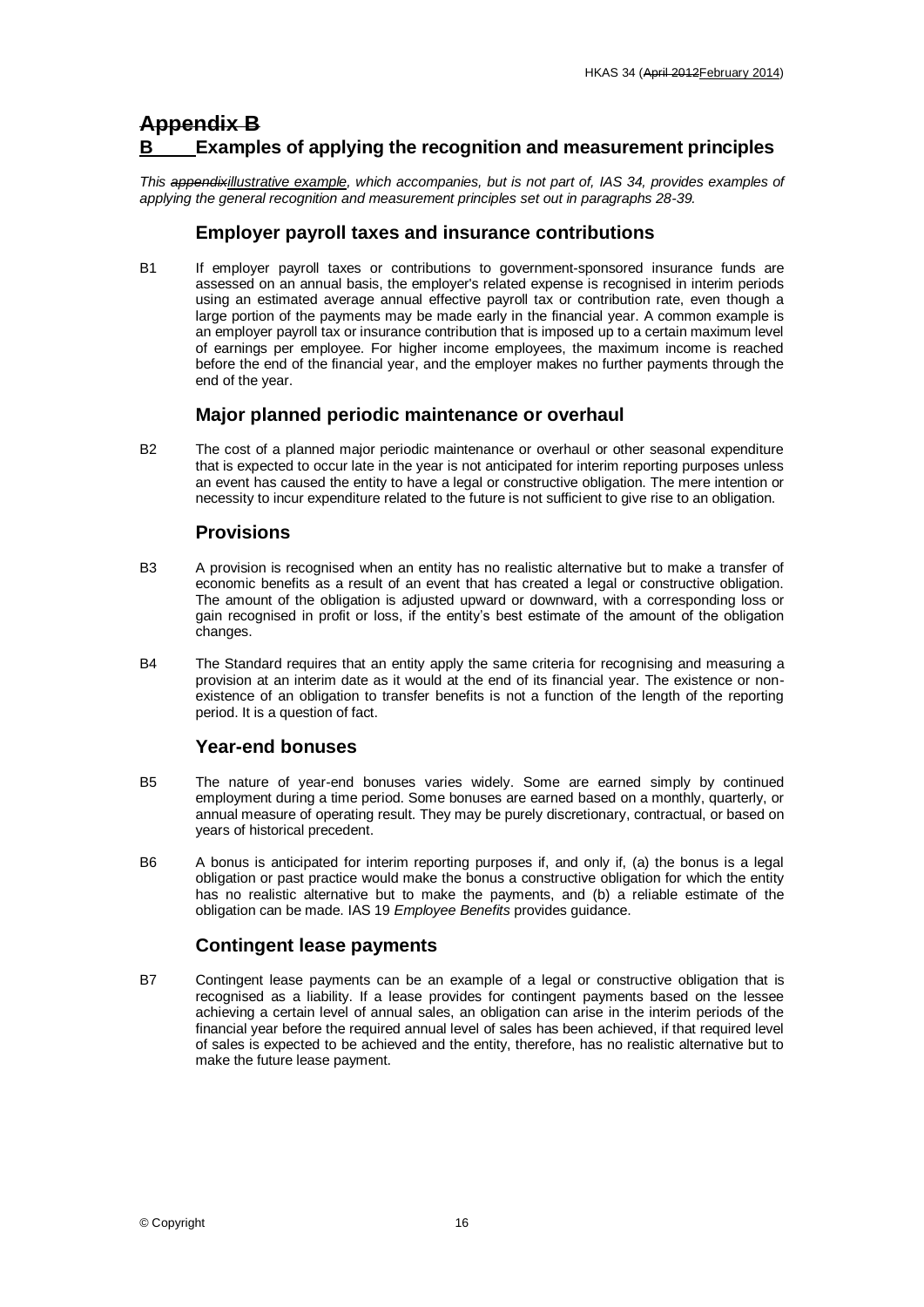## **Intangible assets**

B8 An entity will apply the definition and recognition criteria for an intangible asset in the same way in an interim period as in an annual period. Costs incurred before the recognition criteria for an intangible asset are met are recognised as an expense. Costs incurred after the specific point in time at which the criteria are met are recognised as part of the cost of an intangible asset. 'Deferring' costs as assets in an interim statement of financial position in the hope that the recognition criteria will be met later in the financial year is not justified.

## **Pensions**

B9 Pension cost for an interim period is calculated on a year-to-date basis by using the actuarially determined pension cost rate at the end of the prior financial year, adjusted for significant market fluctuations since that time and for significant curtailments, settlements, or other significant one-off events, such as plan amendments, curtailments and settlements.

## **Vacations, holidays, and other short-term compensated absences**

B10 Accumulating compensated paid absences are those that are carried forward and can be used in future periods if the current period's entitlement is not used in full. IAS 19 *Employee Benefits* requires that an entity measure the expected cost of and obligation for accumulating compensated paid absences at the amount the entity expects to pay as a result of the unused entitlement that has accumulated at the end of the reporting period. That principle is also applied at the end of interim financial reporting periods. Conversely, an entity recognises no expense or liability for non-accumulating compensated paid absences at the end of an interim reporting period, just as it recognises none at the end of an annual reporting period.

# **Other planned but irregularly occurring costs**

B11 An entity's budget may include certain costs expected to be incurred irregularly during the financial year, such as charitable contributions and employee training costs. Those costs generally are discretionary even though they are planned and tend to recur from year to year. Recognising an obligation at the end of an interim financial reporting period for such costs that have not yet been incurred generally is not consistent with the definition of a liability.

## **Measuring interim income tax expense**

- B12 Interim period income tax expense is accrued using the tax rate that would be applicable to expected total annual earnings, that is, the estimated average annual effective income tax rate applied to the pre-tax income of the interim period.
- B13 This is consistent with the basic concept set out in paragraph 28 that the same accounting recognition and measurement principles shall be applied in an interim financial report as are applied in annual financial statements. Income taxes are assessed on an annual basis. Interim period income tax expense is calculated by applying to an interim period's pre-tax income the tax rate that would be applicable to expected total annual earnings, that is, the estimated average annual effective income tax rate. That estimated average annual rate would reflect a blend of the progressive tax rate structure expected to be applicable to the full year's earnings including enacted or substantively enacted changes in the income tax rates scheduled to take effect later in the financial year. IAS 12 *Income Taxes* provides guidance on substantively enacted changes in tax rates. The estimated average annual income tax rate would be reestimated on a year-to-date basis, consistent with paragraph 28 of the Standard. Paragraph 16(d)16A requires disclosure of a significant change in estimate.
- B14 To the extent practicable, a separate estimated average annual effective income tax rate is determined for each taxing jurisdiction and applied individually to the interim period pre-tax income of each jurisdiction. Similarly, if different income tax rates apply to different categories of income (such as capital gains or income earned in particular industries), to the extent practicable a separate rate is applied to each individual category of interim period pre-tax income. While that degree of precision is desirable, it may not be achievable in all cases, and a weighted average of rates across jurisdictions or across categories of income is used if it is a reasonable approximation of the effect of using more specific rates.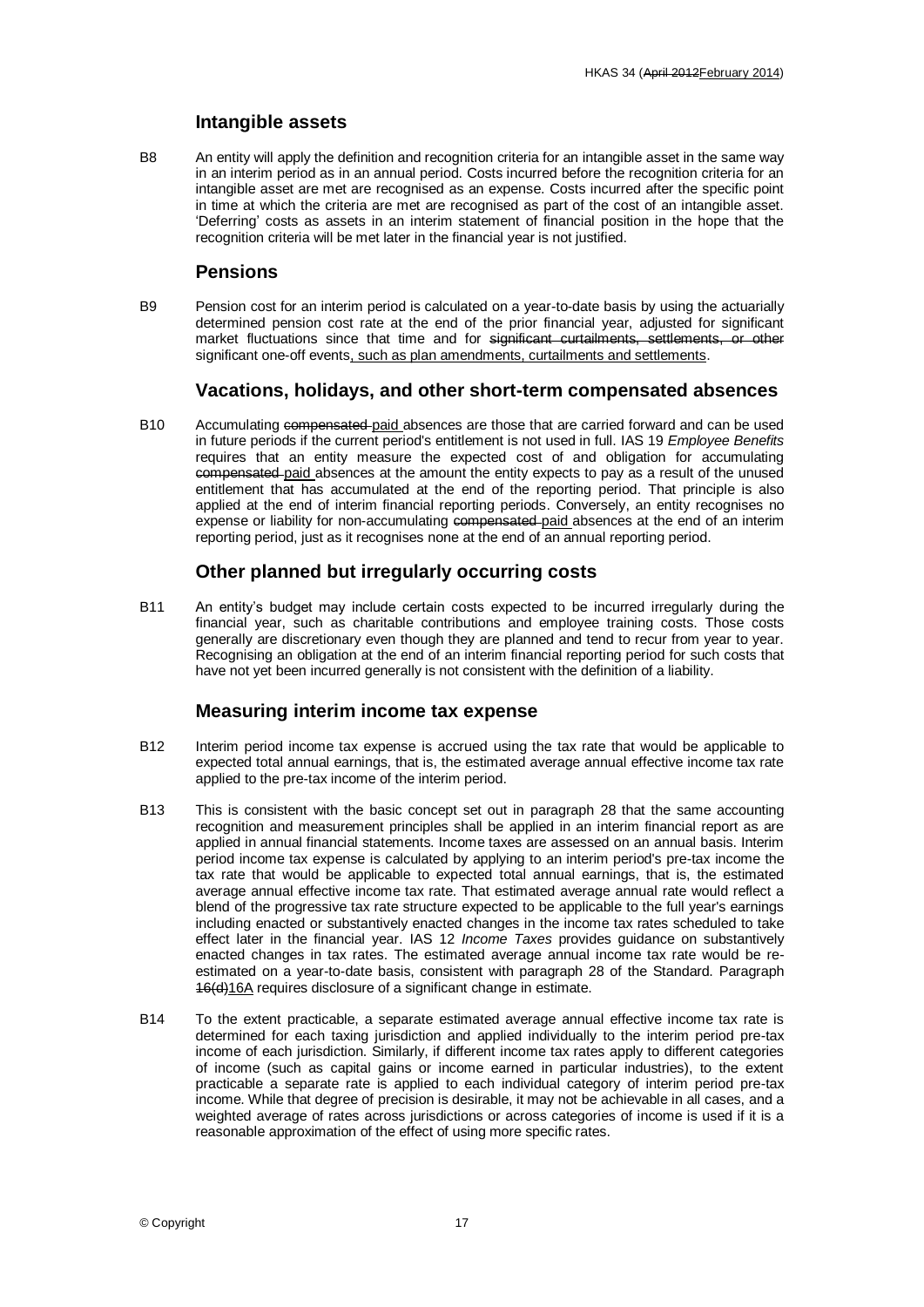B15 To illustrate the application of the foregoing principle, an entity reporting quarterly expects to earn 10,000 pre-tax each quarter and operates in a jurisdiction with a tax rate of 20 per cent on the first 20,000 of annual earnings and 30 per cent on all additional earnings. Actual earnings match expectations. The following table shows the amount of income tax expense that is reported in each quarter:

|             | 1st     | 2nd     | 3rd     | 4th     |        |
|-------------|---------|---------|---------|---------|--------|
|             | Quarter | Quarter | Quarter | Quarter | Annual |
| Tax expense | 2.500   | 2.500   | 2.500   | 2.500   | 10.000 |

10,000 of tax is expected to be payable for the full year on 40,000 of pre-tax income.

B16 As another illustration, an entity reports quarterly, earns 15,000 pre-tax profit in the first quarter but expects to incur losses of 5,000 in each of the three remaining quarters (thus having zero income for the year), and operates in a jurisdiction in which its estimated average annual income tax rate is expected to be 20 per cent. The following table shows the amount of income tax expense that is reported in each quarter:

|             | 1st<br>Quarter | 2nd<br>Quarter | 3rd<br>Quarter | 4th<br>Quarter | Annual |
|-------------|----------------|----------------|----------------|----------------|--------|
| Tax expense | 3.000          | (1.000)        | (1.000)        | (1,000)        |        |

# **Difference in financial reporting year and tax year**

- B17 If the financial reporting year and the income tax year differ, income tax expense for the interim periods of that financial reporting year is measured using separate weighted average estimated effective tax rates for each of the income tax years applied to the portion of pre-tax income earned in each of those income tax years.
- B18 To illustrate, an entity's financial reporting year ends 30 June and it reports quarterly. Its taxable year ends 31 December. For the financial year that begins 1 July, Year 1 and ends 30 June, Year 2, the entity earns 10,000 pre-tax each quarter. The estimated average annual income tax rate is 30 per cent in Year 1 and 40 per cent in Year 2.

|             | Quarter       |               | Quarter       | Quarter | Year          |
|-------------|---------------|---------------|---------------|---------|---------------|
|             | <b>Ending</b> | <b>Ending</b> | <b>Ending</b> | Endina  | <b>Ending</b> |
|             | 30 Sept       | 31 Dec        | 31 Mar        | 30 June | 30 June       |
|             | Year 1        | Year 1        | Year 2        | Year 2  | Year 2        |
| Tax expense | 3.000         | 3.000         | 4.000         | 4.000   | 14.000        |

# **Tax credits**

B19 Some tax jurisdictions give taxpayers credits against the tax payable based on amounts of capital expenditures, exports, research and development expenditures, or other bases. Anticipated tax benefits of this type for the full year are generally reflected in computing the estimated annual effective income tax rate, because those credits are granted and calculated on an annual basis under most tax laws and regulations. On the other hand, tax benefits that relate to a one-off event are recognised in computing income tax expense in that interim period, in the same way that special tax rates applicable to particular categories of income are not blended into a single effective annual tax rate. Moreover, in some jurisdictions tax benefits or credits, including those related to capital expenditures and levels of exports, while reported on the income tax return, are more similar to a government grant and are recognised in the interim period in which they arise.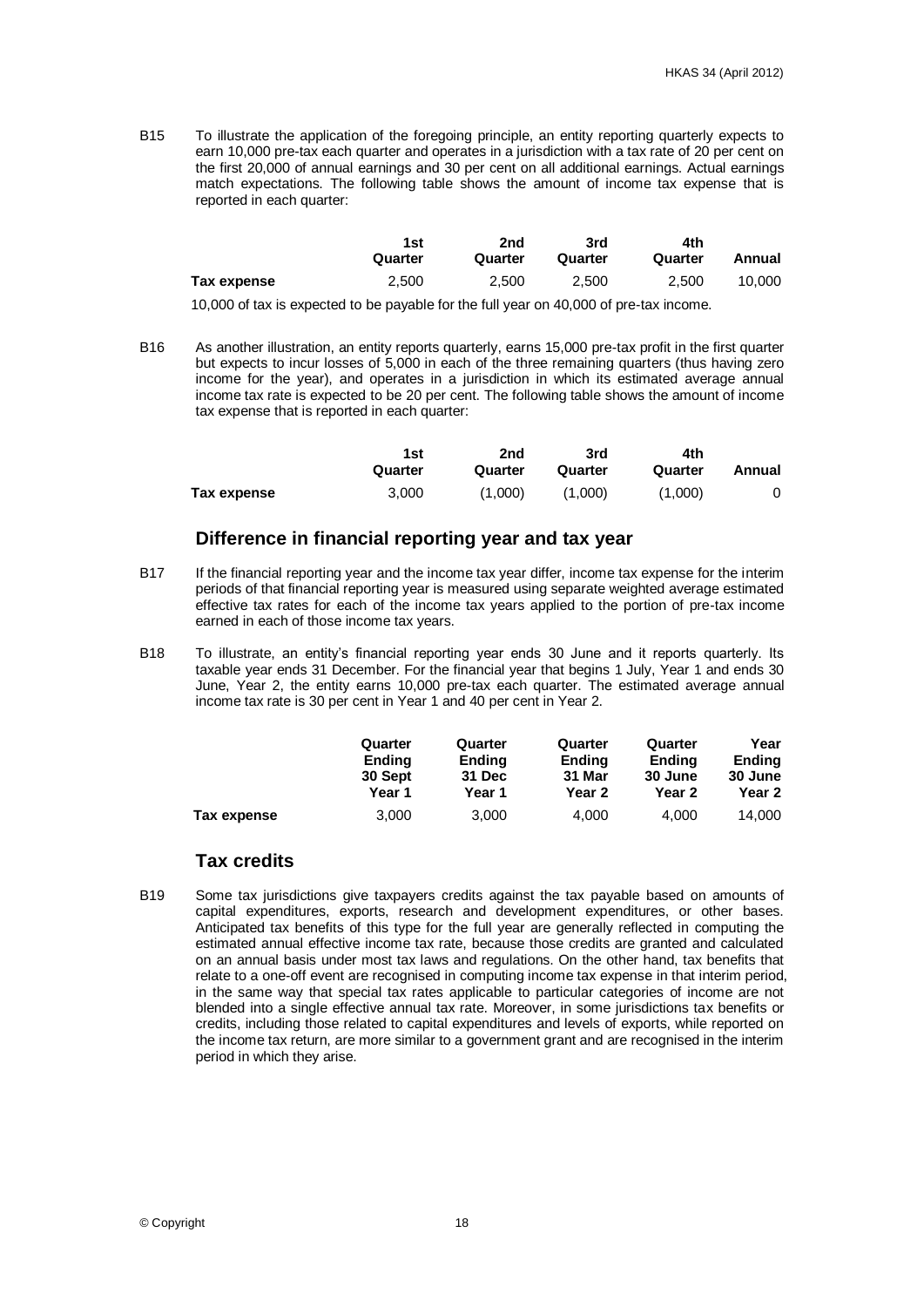## **Tax loss and tax credit carrybacks and carryforwards**

- B20 The benefits of a tax loss carryback are reflected in the interim period in which the related tax loss occurs. IAS 12 provides that 'the benefit relating to a tax loss that can be carried back to recover current tax of a previous period shall be recognised as an asset'. A corresponding reduction of tax expense or increase of tax income is also recognised.
- B21 IAS 12 provides that 'a deferred tax asset shall be recognised for the carryforward of unused tax losses and unused tax credits to the extent that it is probable that future taxable profit will be available against which the unused tax losses and unused tax credits can be utilised'. IAS 12 provides criteria for assessing the probability of taxable profit against which the unused tax losses and credits can be utilised. Those criteria are applied at the end of each interim period and, if they are met, the effect of the tax loss carryforward is reflected in the computation of the estimated average annual effective income tax rate.
- B22 To illustrate, an entity that reports quarterly has an operating loss carryforward of 10,000 for income tax purposes at the start of the current financial year for which a deferred tax asset has not been recognised. The entity earns 10,000 in the first quarter of the current year and expects to earn 10,000 in each of the three remaining quarters. Excluding the carryforward, the estimated average annual income tax rate is expected to be 40 per cent. Tax expense is as follows:

|             | 1st<br>Quarter | 2nd<br>Quarter | 3rd<br>Quarter | 4th<br>Quarter | Annual |
|-------------|----------------|----------------|----------------|----------------|--------|
| Tax expense | 3.000          | 3.000          | 3.000          | 3.000          | 12.000 |

## **Contractual or anticipated purchase price changes**

B23 Volume rebates or discounts and other contractual changes in the prices of raw materials, labour, or other purchased goods and services are anticipated in interim periods, by both the payer and the recipient, if it is probable that they have been earned or will take effect. Thus, contractual rebates and discounts are anticipated but discretionary rebates and discounts are not anticipated because the resulting asset or liability would not satisfy the conditions in the *Conceptual Framework* that an asset must be a resource controlled by the entity as a result of a past event and that a liability must be a present obligation whose settlement is expected to result in an outflow of resources.

#### **Depreciation and amortisation**

B24 Depreciation and amortisation for an interim period is based only on assets owned during that interim period. It does not take into account asset acquisitions or dispositions planned for later in the financial year.

#### **Inventories**

B25 Inventories are measured for interim financial reporting by the same principles as at financial year-end. IAS 2 *Inventories* establishes standards for recognising and measuring inventories. Inventories pose particular problems at the end of any financial reporting period because of the need to determine inventory quantities, costs, and net realisable values. Nonetheless, the same measurement principles are applied for interim inventories. To save cost and time, entities often use estimates to measure inventories at interim dates to a greater extent than at the end of annual reporting periods. Following are examples of how to apply the net realisable value test at an interim date and how to treat manufacturing variances at interim dates.

## **Net realisable value of inventories**

B26 The net realisable value of inventories is determined by reference to selling prices and related costs to complete and dispose at interim dates. An entity will reverse a write-down to net realisable value in a subsequent interim period only if it would be appropriate to do so at the end of the financial year.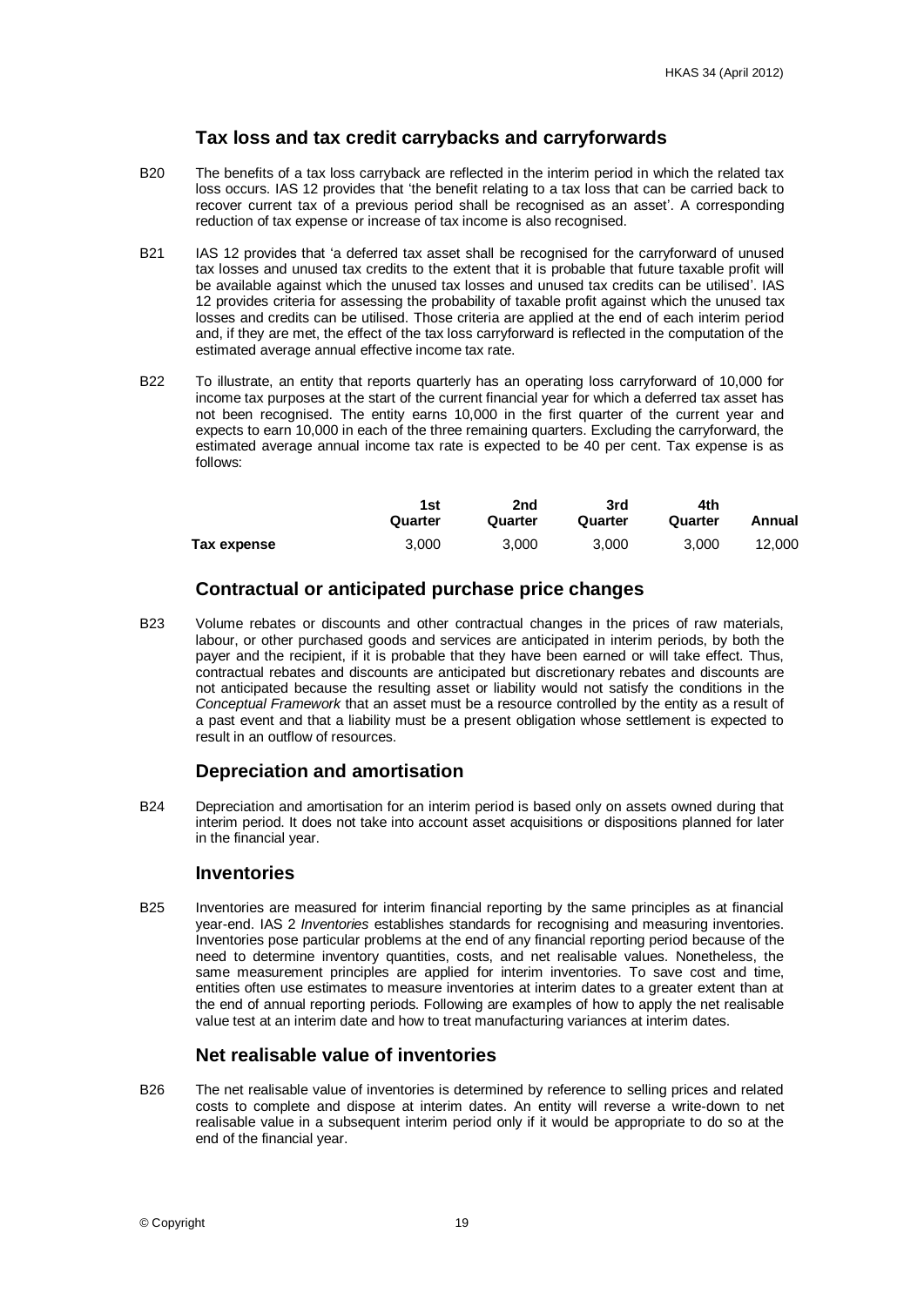#### B27 [Deleted]

## **Interim period manufacturing cost variances**

B28 Price, efficiency, spending, and volume variances of a manufacturing entity are recognised in income at interim reporting dates to the same extent that those variances are recognised in income at financial year end. Deferral of variances that are expected to be absorbed by yearend is not appropriate because it could result in reporting inventory at the interim date at more or less than its portion of the actual cost of manufacture.

#### **Foreign currency translation gains and losses**

- B29 Foreign currency translation gains and losses are measured for interim financial reporting by the same principles as at financial year end.
- B30 IAS 21 *The Effects of Changes in Foreign Exchange Rates* specifies how to translate the financial statements for foreign operations into the presentation currency, including guidelines for using average or closing foreign exchange rates and guidelines for recognising the resulting adjustments in profit or loss, or in other comprehensive income. Consistently with IAS 21, the actual average and closing rates for the interim period are used. Entities do not anticipate some future changes in foreign exchange rates in the remainder of the current financial year in translating foreign operations at an interim date.
- B31 If IAS 21 requires translation adjustments to be recognised as income or expense in the period in which they arise, that principle is applied during each interim period. Entities do not defer some foreign currency translation adjustments at an interim date if the adjustment is expected to reverse before the end of the financial year.

### **Interim financial reporting in hyperinflationary economies**

- B32 Interim financial reports in hyperinflationary economies are prepared by the same principles as at financial year-end.
- B33 IAS 29 *Financial Reporting in Hyperinflationary Economies* requires that the financial statements of an entity that reports in the currency of a hyperinflationary economy be stated in terms of the measuring unit current at the end of the reporting period, and the gain or loss on the net monetary position is included in net income. Also, comparative financial data reported for prior periods are restated to the current measuring unit.
- B34 Entities follow those same principles at interim dates, thereby presenting all interim data in the measuring unit as of the end of the interim period, with the resulting gain or loss on the net monetary position included in the interim period's net income. Entities do not annualise the recognition of the gain or loss. Nor do they use an estimated annual inflation rate in preparing an interim financial report in a hyperinflationary economy.

#### **Impairment of assets**

- B35 IAS 36 *Impairment of Assets* requires that an impairment loss be recognised if the recoverable amount has declined below carrying amount.
- B36 This Standard requires that an entity apply the same impairment testing, recognition, and reversal criteria at an interim date as it would at the end of its financial year. That does not mean, however, that an entity must necessarily make a detailed impairment calculation at the end of each interim period. Rather, an entity will review for indications of significant impairment since the end of the most recent financial year to determine whether such a calculation is needed.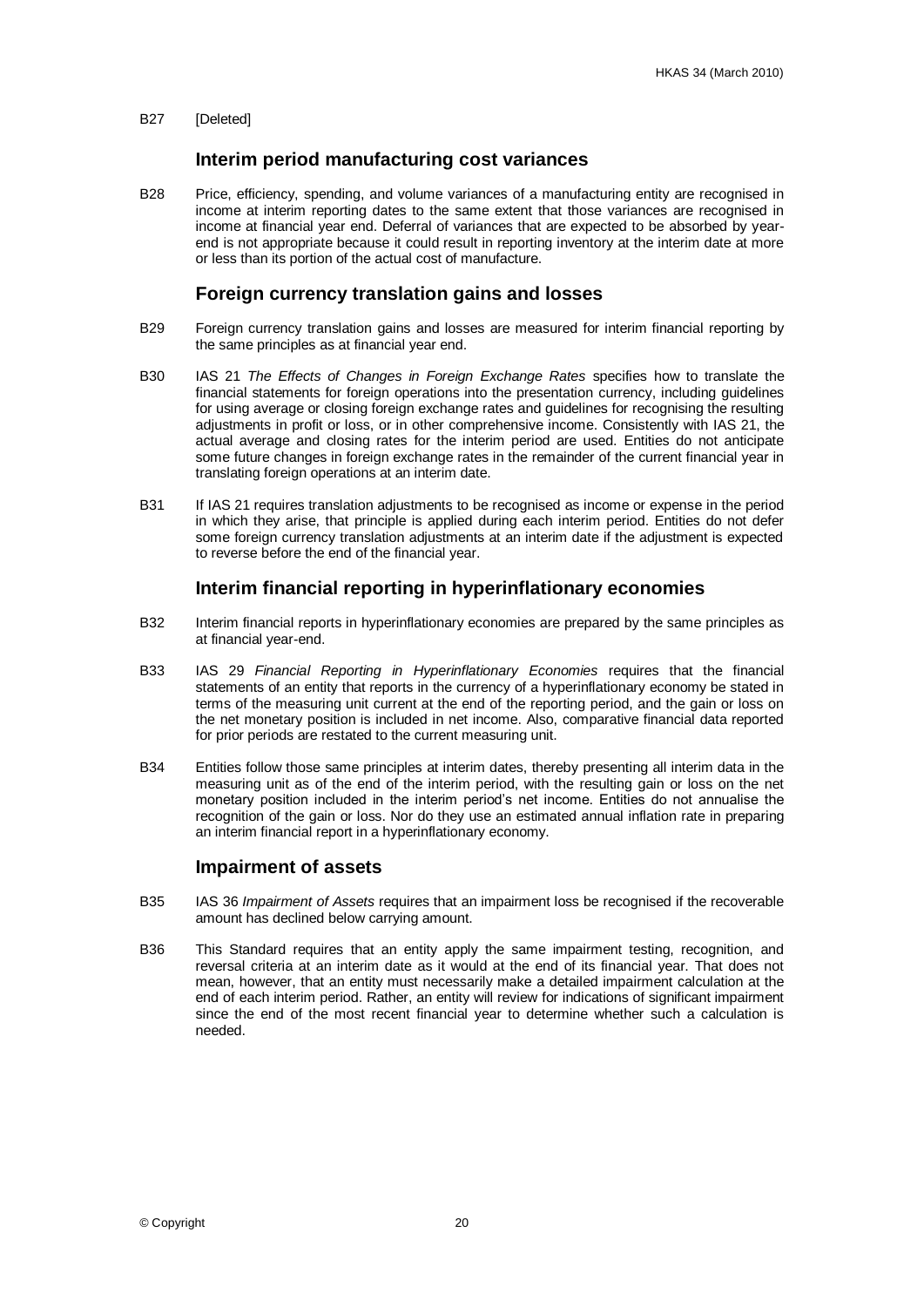# **Appendix C C Examples of the use of estimates**

*This Appendixillustrative example, which accompanies, but is not part of, IAS 34, provides examples to illustrate application of the principle in paragraph 41.* 

- C1 **Inventories**: Full stock-taking and valuation procedures may not be required for inventories at interim dates, although it may be done at financial year-end. It may be sufficient to make estimates at interim dates based on sales margins.
- C2 **Classifications of current and non-current assets and liabilities:** Entities may do a more thorough investigation for classifying assets and liabilities as current or non-current at annual reporting dates than at interim dates.
- C3 **Provisions:** Determination of the appropriate amount of a provision (such as a provision for warranties, environmental costs, and site restoration costs) may be complex and often costly and time-consuming. Entities sometimes engage outside experts to assist in the annual calculations. Making similar estimates at interim dates often entails updating of the prior annual provision rather than the engaging of outside experts to do a new calculation.
- C4 **Pensions**: IAS 19 *Employee Benefits* requires that an entity to determine the present value of defined benefit obligations and the marketfair value of plan assets at the end of each reporting period and encourages an entity to involve a professionally qualified actuary in measurement of the obligations. For interim reporting purposes, reliable measurement is often obtainable by extrapolation of the latest actuarial valuation.
- C5 **Income taxes:** Entities may calculate income tax expense and deferred income tax liability at annual dates by applying the tax rate for each individual jurisdiction to measures of income for each jurisdiction. Paragraph B14 acknowledges that while that degree of precision is desirable at interim reporting dates as well, it may not be achievable in all cases, and a weighted average of rates across jurisdictions or across categories of income is used if it is a reasonable approximation of the effect of using more specific rates.
- C6 **Contingencies:** The measurement of contingencies may involve the opinions of legal experts or other advisers. Formal reports from independent experts are sometimes obtained with respect to contingencies. Such opinions about litigation, claims, assessments, and other contingencies and uncertainties may or may not also be needed at interim dates.
- C7 **Revaluations and fair value accounting**: IAS 16 *Property, Plant and Equipment* allows an entity to choose as its accounting policy the revaluation model whereby items of property, plant and equipment are revalued to fair value. Similarly, IAS 40 *Investment Property* requires an entity to determine measure the fair value of investment property. For those measurements, an entity may rely on professionally qualified valuers at annual reporting dates though not at interim reporting dates.
- C8 **Intercompany reconciliations:** Some intercompany balances that are reconciled on a detailed level in preparing consolidated financial statements at financial year-end might be reconciled at a less detailed level in preparing consolidated financial statements at an interim date.
- C9 **Specialised industries:** Because of complexity, costliness, and time, interim period measurements in specialised industries might be less precise than at financial year-end. An example would be calculation of insurance reserves by insurance companies.